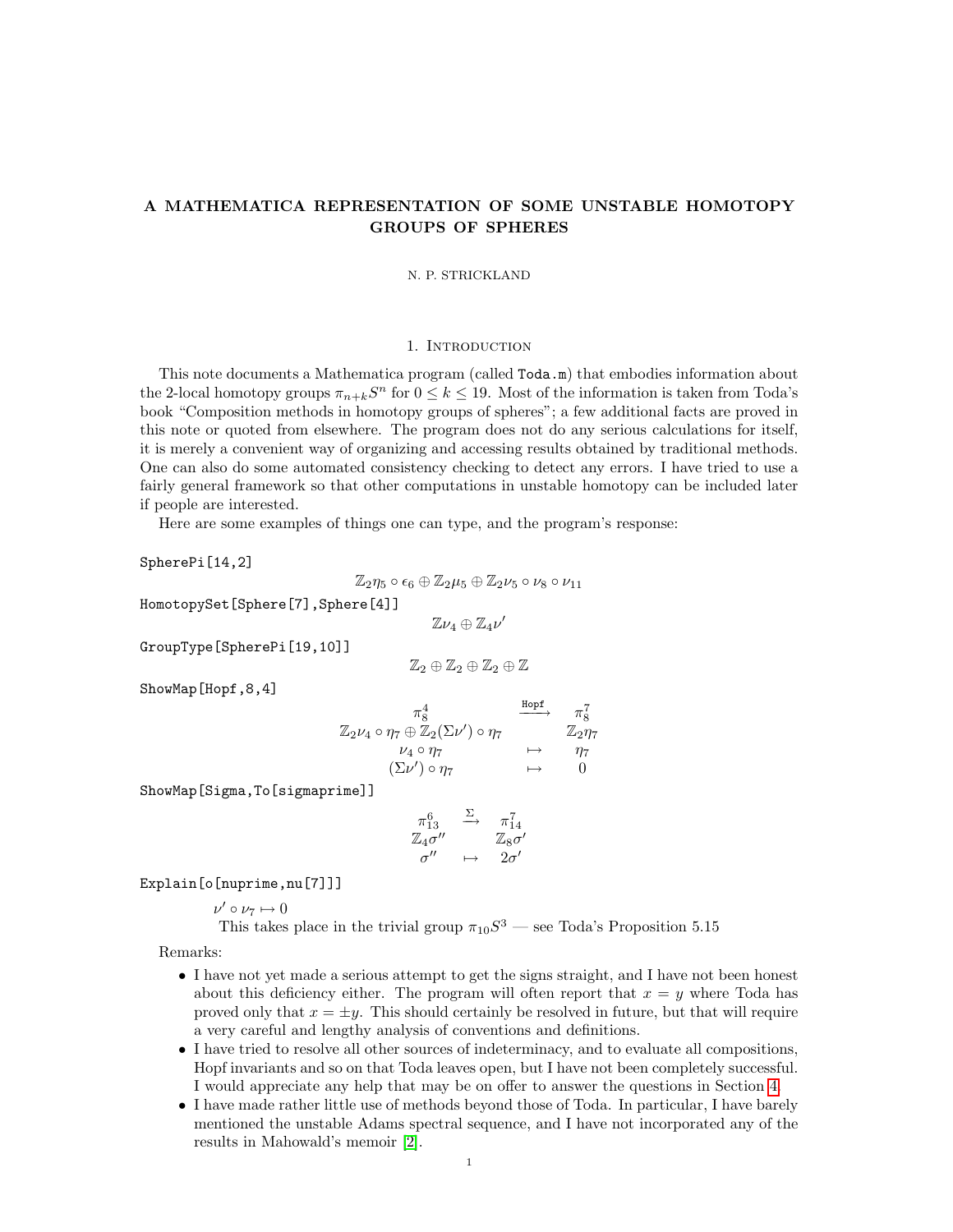• I have used the following formula for the Hopf invariant of a composite: for  $\alpha \in \pi_n S^m$ and  $\beta \in \pi_m S^i$  (with  $n > 1$  and  $m, i > 0$ ) we have

$$
H(\beta \circ \alpha) = H(\beta) \circ \alpha + (\Sigma^{i-1} \beta) \circ (\Sigma^{m-1} \beta) \circ H(\alpha)
$$

This is a special case of [\[1,](#page-12-2) Corollary III.6.3]. (Note that his  $\gamma_2$  is our H, and his  $\beta \# \beta$  is our  $(\Sigma^{i-1}\beta) \circ (\Sigma^{m-1}\beta)$ , whereas Toda's  $\beta \# \beta$  is  $\beta \wedge \beta = (\Sigma^{i}\beta) \circ (\Sigma^{m}\beta)$ .) It is apparently well-known to the experts that the proof in [\[1\]](#page-12-2) is incorrect. However, the formula is known to become true after one suspension, and it is also true for easy reasons if either  $\alpha$  or  $\beta$ is a suspension. I do not know whether there are any cases in which the formula itself is incorrect.

### 2. MATHEMATICA NOTATION

## 2.1. Abelian groups.

- The expression  $Group[\{x_1, d_1\}, \ldots, \{x_r, d_r\}]$  represents an abelian group that is the direct sum of cyclic groups of order  $d_i$  generated by elements  $x_i$ . The order  $d_i$  may be Infinity. Expressions of this form are displayed (by default) in traditional notation, for example Group[{x,Infinity},{y,24}] is displayed as  $\mathbb{Z}x \oplus \mathbb{Z}_{24}y$ . One can type FullForm[A] to see the internal representation.
- An isomorphism class of finitely generated abelian groups is represented by an expression of the form  $\texttt{GType}[d_1, \ldots, d_r]$  with  $1 < d_1 \leq \ldots \leq d_r \leq \infty$ ; this represents  $\bigoplus_i \mathbb{Z}_{d_i}$ , where  $\mathbb{Z}_{\infty}$  just means  $\mathbb{Z}$ .
- If A is an expression of the form  $Group[\ldots],$  then  $GroupType[{\bf A}]$  represents the isomorphism class, GroupOrder[A] gives the order, GroupRank[A] gives the number of cyclic summands, Generators[A] gives the list of generators of these summands, GroupExponent[A] gives the exponent, and Elements[A] gives the list of all elements of A (if A is finite). The boolean function FiniteQ[A] is true iff A is a finite group.
- The function ElementQ[a, A] will return True if a is visibly an integral linear combination of the generators of A.
- The expression  $\text{Coset}[a, \{x_1, \ldots, x_r\}]$  refers to the coset of a modulo the subgroup generated by the elements  $x_i$ .

### 2.2. Spaces.

- The expression Sphere [n] represents the sphere  $S<sup>n</sup>$ , which we officially define to be the one-point compactification of  $\mathbb{R}^n$ . There is no real sign issue in identifying this with  $I^{n}/\partial(I^{n})$ , or in identifying  $S^{n} \wedge S^{m}$  with  $S^{n+m}$ . There are sign issues in identifying  $S^{n}$ with  $\Delta_n/\partial(\Delta_n)$  or with the space  $S^n_{\text{round}} := \{x \in \mathbb{R}^{n+1} \mid ||x|| = 1\}.$
- We define  $\Sigma X = X \wedge S^1$ . This is represented in Mathematica as Sigma[X]; the 4-fold suspension of X (for example) can then be entered as  $SigmaIzmaIterate[4,X],$  but it will be represented internally as Sigma[Sigma[Sigma[Sigma[X]]]].
- The expression OrthogonalGroup[n] represents the orthogonal group  $O_n$ .

## 2.3. Homotopy sets.

- The expression HomotopySet  $[X, Y]$  represents the set of homotopy classes of based maps from  $X$  to  $Y$ . This will generally have at most one reasonable group structure. At present we have no support for nonabelian groups, and no support for multiple group structures.
- The expression HomotopyGroup[n, X] refers to  $\pi_n X$ . It is automatically converted to HomotopySet[Sphere[n],X].
- The expression SpherePi  $[n,m]$  refers to Toda's  $\pi_n^m$ , which is a naturally defined subgroup of  $\pi_n S^m$  such that  $\pi_n S^m = \pi_n^m \oplus$  (odd torsion). We will probably redefine it later to refer to  $\pi_nS^m$  itself. There is ambiguity about this in the code at the moment.
- The expression OrthogonalPi $[n,m]$  refers to  $\pi_n O_m$ .
- Given an element  $a \in [X, Y]$ , we have Source[a]=X and Target[a]=Y. If  $X = S^n$  we have SourceSphere[a]=n. Similarly, if  $Y = S^m$  we have TargetSphere[a]=m. If  $X = S^n$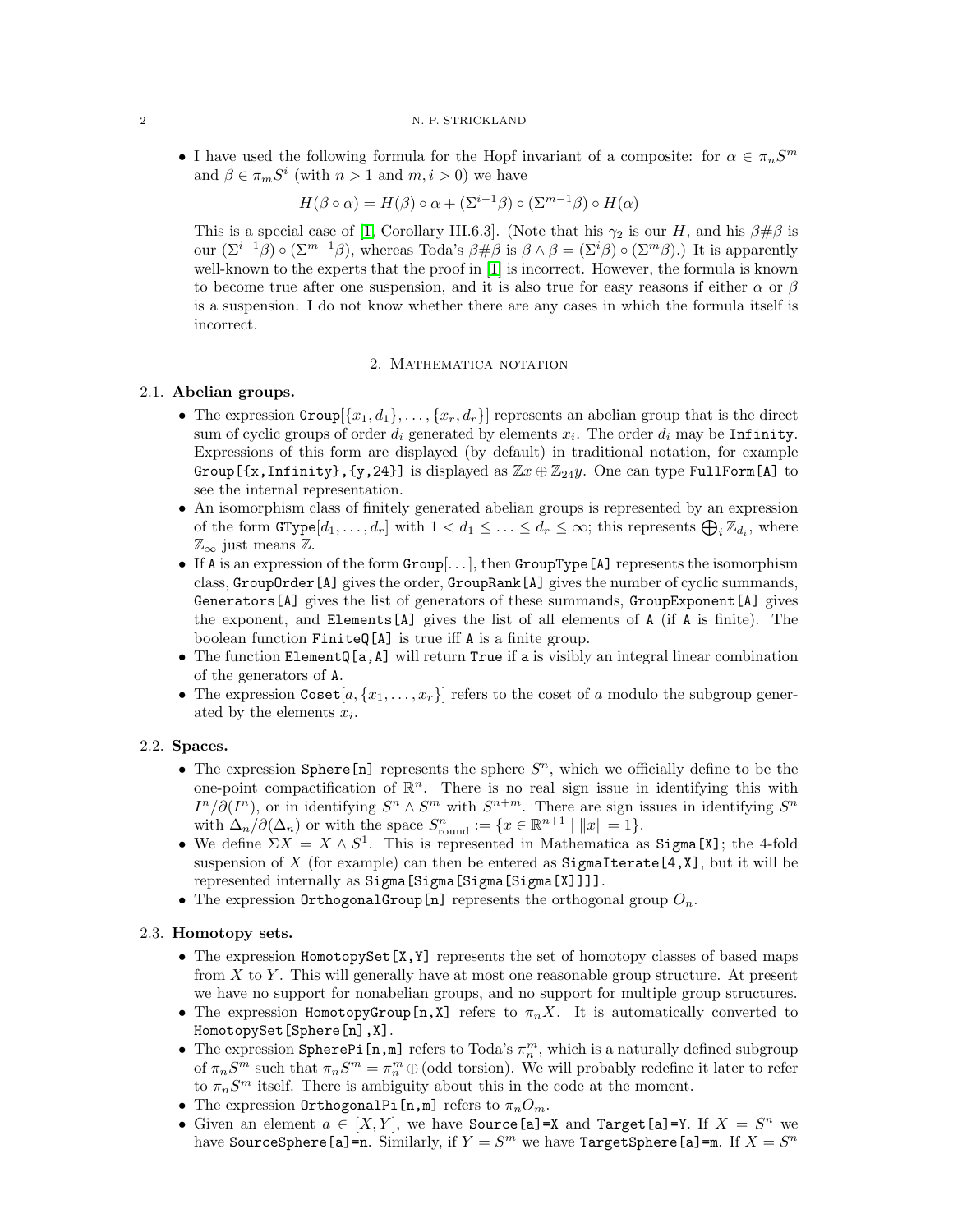and  $Y = S^m$  we have Stem[a]=n-m and ST[a]={n,m}. We do not currently distinguish internally between different zero maps, so Source[0] and so on are undefined.

- For general  $a \in [X, Y]$ , the function Home [a] represents the set  $[X, Y]$ . The function ShowHome[a] displays this in a nicely readable form.
- Given  $a \in [X, Y]$  and  $b \in [Y, Z]$ , the composite  $b \circ a$  is represented by the expression o[b,a].

## 2.4. Functions.

- The suspension functor is denoted by Sigma. We use the definition  $\Sigma X = X \wedge S^1$ . We are primarily interested in  $\Sigma$  as a homomorphism  $\pi_k S^n \to \pi_{k+1} S^{n+1}$ .
- The iterated suspension  $\Sigma^n X$  is represented by SigmaIterate[n,X].
- The Hopf invariant  $H: \pi_k S^n \to \pi_k S^{2n-1}$  is represented by Hopf. We use the James-Hopf definition with the left lexicographic ordering.
- The connecting map  $P: \pi_k S^{2n+1} \to \pi_{k-2} S^n$  in the EHP sequence is represented by WhiteheadP. I am not sure if we have the sign pinned down.
- The unstable J-homomorphism  $\pi_k O_n \to \pi_{k+n} S^n$  is represented by JHomomorphism.
- The evident map  $\pi_k O_n \to \pi_k O_{n+1}$  is represented by **OrthogonalSigma**.
- The evaluation map  $\pi_k O_n \to \pi_k S^{n-1}$  is represented by OrthogonalHopf (because it is compatible with Hopf via the J-homomorphism). Note that there is an implicit identification of the round sphere in  $\mathbb{R}^n$  with our  $S^{n-1} = \mathbb{R}^{n-1} \cup \{\infty\}$ , so we need to fix the sign.
- The connecting map  $\pi_k S^{n-1} \to \pi_{k-1} O_{n-1}$  in the orthogonal sequence is represented by OrthogonalP. It comes from an map  $\Omega S^{n-1} = JS^{n-2} \rightarrow O_{n-1}$  extending the reduced reflection map  $S^{n-2} \to SO_{n-1}$ , at least up to sign.

## 2.5. Homotopy elements.

- $\iota_n : S^n \to S^n$  is the identity map. Mathematica notation is **iota** [n].
- **w**[n] refers to the Whitehead product  $w_n = [\iota_n, \iota_n] : S^{2n-1} \to S^n$ .
- $\eta_2: S^3 \to S^2$  is the complex Hopf map. For  $k \geq 2$  we put  $\eta_k = \sum_{k=0}^{k-2} \eta_2$ . Mathematica notation is eta[k].
- $\nu_4: S^7 \to S^4$  is defined by the properties  $H(\nu_4) = \nu_7$  and  $2\Sigma(\nu_4) = \Sigma^2 \nu'$  (Lemma 5.4). I think this only defines it modulo  $2\nu'$ . However, I think we pin it down precisely by requiring that  $\nu_4$  should be equal to the quaternionic Hopf map plus an odd torsion class, and that  $\Sigma \nu_4$  should be 2-torsion. For  $n \geq 4$  we put  $\nu_n = \Sigma^{n-4} \nu_4$ . Mathematica notation  $is \nu[n].$
- $\sigma_8: S^{15} \to S^8$  is the octonionic Hopf map plus an odd torsion class, chosen so that  $\Sigma \sigma_8$  is 2-torsion. Toda defines it (Lemma 5.14) by the property that  $H(\sigma_8) = \iota_{15}$ . For  $n \geq 8$  we put  $\sigma_n = \sum^{n-8} \sigma_8$ . Mathematica notation is sigma[n].
- $\epsilon_3: S^{11} \to S^3$  is the unique element of the Toda bracket  $\langle \eta_3, \Sigma \nu', \nu_7 \rangle_1$  (see the beginning of Toda's Chapter VI). For  $k \geq 3$  we put  $\epsilon_k = \sum^{k-3} \epsilon_3$ . Mathematica notation is epsilon[k].
- In Toda's Section VI(ii) he defines  $\overline{\nu}_6 : S^{14} \to S^6$  to be an element of the Toda bracket  $\langle \nu_6, \eta_9, \nu_{10} \rangle_1$ . We will let  $\overline{\nu}_6$ denote the unique element of this Toda bracket that satisfies  $H(\overline{\nu}_6) = \nu_{11}$ . This definition is validated in Section [3.](#page-5-0) We put  $\overline{\nu}_n = \Sigma^{n-6} \overline{\nu}_6$  for  $n \geq 6$ . Mathematica notation is nubar [n].
- The map  $\mu_3: S^{12} \to S^3$  is defined in Toda's Section VI(iii) by a procedure of several steps, involving the cofibre of the map  $\nu' : S^6/8 \to S^3$ . It turns out that the indeterminacy is  $\{0, \eta_3 \circ \epsilon_4\}$  (see the discussion preceeding Lemma 6.5, together with Theorem 7.1). We also have  $\pi_{12}S^3 = \mathbb{Z}_2\mu_3 \oplus \mathbb{Z}_2(\eta_3 \circ \epsilon_4)$ . The element  $\eta_3 \circ \epsilon_4$  has Adams filtration 4, and we make the unique choice of  $\mu_3$  that has Adams filtration 5. We write  $\mu_k = \sum^{k-3} \mu_3$  for  $k \geq 3$ . Mathematica notation is  $m[k]$ .
- We define  $\zeta_5: S^{16} \to S^5$  to be the unique element of the Toda bracket  $\langle \nu_5, 8\iota_8, \Sigma \sigma' \rangle_1$  that satisfies  $H(\zeta_5) = 8\sigma_9$  and  $P(\zeta_5) = \pm \eta_2 \circ \mu'$ . This is validated in Section [3,](#page-5-0) based on Toda's Section VI(v). For  $k \geq 5$  we put  $\zeta_k = \sum_{k=5}^{k-5} \zeta_5$ . Mathematica notation is zeta[k].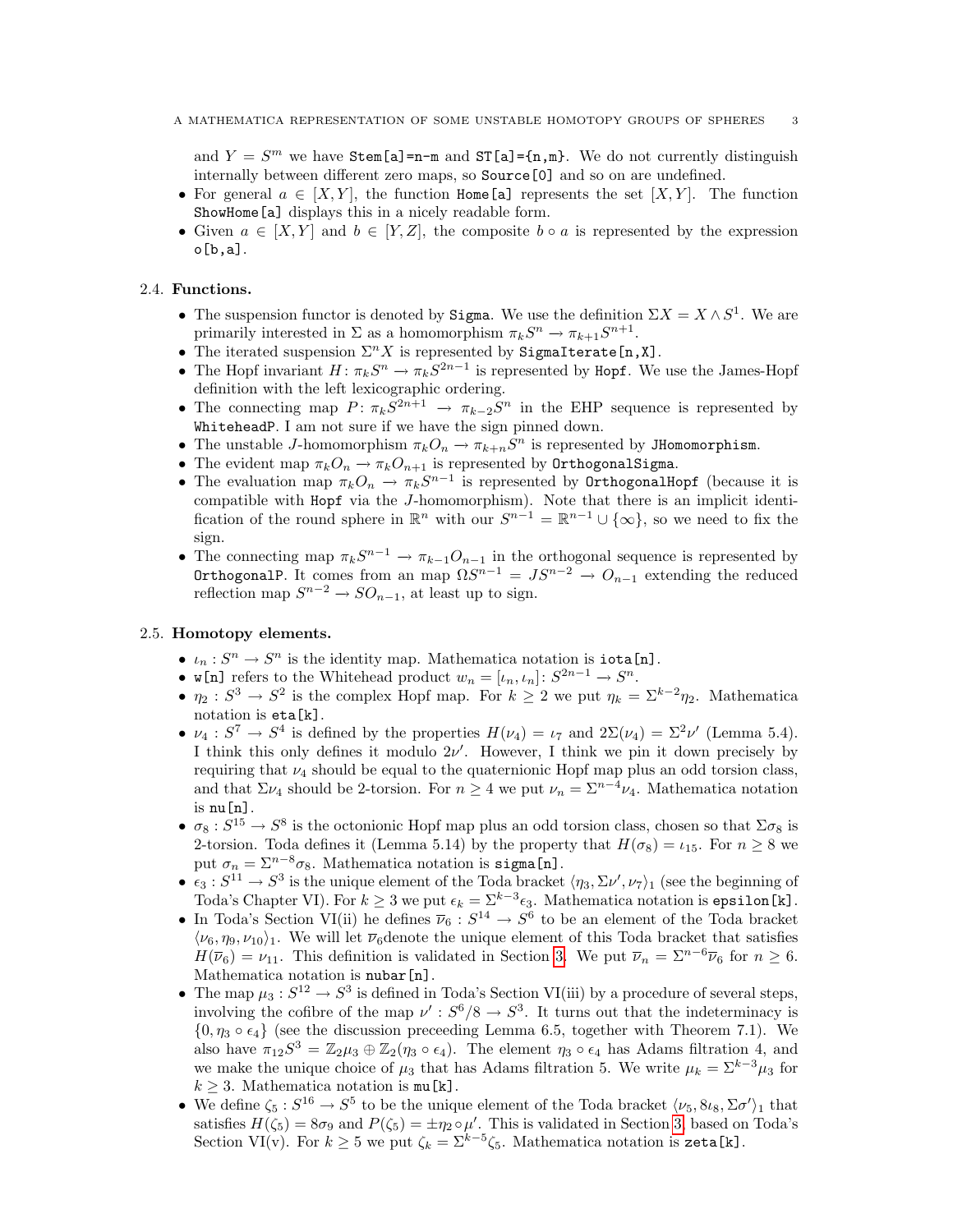- The element  $\kappa_7: S^{21} \to S^7$  is defined in Toda's Section X(i) as an element of a Toda bracket involving the Moore space  $S^9/2$ . The indeterminacy is not given explicitly. For  $k \ge 7$  we put  $\kappa_k = \sum_{k=7}^{k=7} \kappa_{7}$ . Mathematica notation is kappa[k].
- $\bar{\epsilon}_3$ :  $S^{18} \to S^3$  is the unique element of the Toda bracket  $\langle \epsilon_3, 2\iota_5, \nu_5 \circ \nu_8 \rangle_6$ , and the unique nonzero element of  $\pi_{18}^3$ . See Toda's Section X(i) and Theorem 10.5. For  $k \geq 3$  we put  $\overline{\epsilon}_k = \Sigma^{k-3} \overline{\epsilon}_3$ . Mathematica notation is epsilonbar[k].
- $\rho_{13}$ :  $S^{28} \rightarrow S^{13}$  is defined in Toda's Lemma 10.9 by the properties  $2\rho_{13} = \Sigma^4 \rho'$  and  $\Sigma^{\infty} \rho_{13} \in \langle \sigma, 2\sigma, 8\iota \rangle$ . For  $k \geq 13$  we put  $\rho_k = \Sigma^{k-13} \rho_{13}$ . Mathematica notation is rho[k].
- $\overline{\zeta}_5$ :  $S^{24} \rightarrow S^5$  is an element of the Toda bracket  $\langle \zeta_5, 8i_{16}, 2\sigma_{16} \rangle_1$ . See the preamble to Toda's Lemma 12.4. For  $k \geq 5$  we put  $\overline{\zeta}_k = \Sigma^{k-5} \overline{\zeta}_5$ . Mathematica notation is zetabar [k].
- $\overline{\sigma}_6$ :  $S^{25} \rightarrow S^6$  is an element of the Toda bracket  $\langle \nu_6, \epsilon_9 + \overline{\nu}_9, \sigma_{16} \rangle_1$ . See the preamble to Toda's Lemma 12.5. For  $k \geq 6$  we put  $\overline{\sigma}_k = \Sigma^{k-6} \overline{\sigma}_6$ . Mathematica notation is sigmabar[k].
- $\omega_{14}: S^{30} \to S^{14}$  is defined in Toda's Lemma 12.15(i) by the requirement that  $H(\omega_{14}) =$  $\nu_{27}$ . The indeterminacy is  $\{0, \sigma_{14} \circ \mu_{21}\}$ . For  $k \geq 14$  we put  $\omega_k = \sum_{k=1}^{k-14} \omega_{14}$ . Mathematica notation is omega[k].
- $\eta_{16}^* : S^{32} \to S^{16}$  is an element of the Toda bracket  $\langle \sigma_{16}, 2\sigma_{23}, \eta_{30} \rangle_1$ . See Toda's Section XII(iii). For  $k \geq 16$  we put  $\eta_k^* = \sum_{k=16}^{k-16} \eta_{16}^*$ . For  $k \geq 18$  we have  $\eta_k^* = \omega_k$  modulo  $\sigma_k \circ \mu_{k+7}$ , so either  $\eta_k^*$  or  $\omega_k$  can be used as a generator of  $\pi_{k+16}^k$ . Mathematica notation is etastar[k].
- $\epsilon_{12}^*: S^{29} \to S^{12}$  is defined in Toda's Lemma 12.15(ii) by the properties  $H(\epsilon_{12}^*) = \nu_{23} \circ \nu_{27}$ and  $\Sigma^2 \epsilon_{12}^* = \omega_{14} \circ \eta_{30}$ . This fixes  $\epsilon_{12}^*$  as a function of  $\omega_{14}$ . However, the indeterminacy of  $\sigma_{14} \circ \mu_{21}$  in  $\omega_{14}$  creates an indeterminacy of  $\sigma_{12} \circ \eta_{19} \circ \mu_{20}$  in  $\epsilon_{12}^*$ . For  $k \ge 12$  we put  $\epsilon_k^* = \sum_{i=1}^{k-12} \epsilon_{12}^*$ . Mathematica notation is epsilonstar[k].
- $\overline{\mu}_3$ :  $S^{20} \rightarrow S^3$  is defined in the preamble to Toda's Lemma 12.2 to be an element of the Toda bracket  $\langle \mu_3, 2i_{12}, 8\sigma_{12}\rangle_1$ . I have not checked the indeterminacy. For  $k \geq 3$  we put  $\overline{\mu}_k = \sum_{k=3}^{k=3} \overline{\mu}_3$ . Mathematica notation is mubar[k].
- $\nu_{16}^* : S^{34} \to S^{16}$  is defined in Toda's Section XII(iii) to be an element of the Toda bracket  $\langle \sigma_{16}, 2\sigma_{23}, \nu_{30}\rangle_1$ . I have not checked the indeterminacy. For  $k \ge 16$  we put  $\nu_k^* = \sum_{k=16}^{k-16} \nu_{16}^*$ . Mathematica notation is nustar[k].
- $\xi_{12}: S^{30} \to S^{12}$  is defined in Toda's Section XII(iii) to be an element of the Toda bracket  $\langle \sigma_{12}, \nu_{19}, \sigma_{22}\rangle_1$ . I have not checked the indeterminacy. For  $k \geq 12$  we put  $\xi_k = \sum_{k=1}^{k-12} \xi_{16}$ . Mathematica notation is xi[k].
- $\nu'$  is an element of the Toda bracket  $\langle \nu_3, 2i_4, \eta_4 \rangle_1$ . I think it is also obtained by applying the unstable J-homomorphism to the generator of  $\pi_3SO(3)$ . Toda's definition is indeterminate up to sign. See Toda's Equations 5.3 and 5.4. Mathematica notation is nuprime.
- $\bullet \ \sigma''' : S^{12} \to S^5$  is the unique element of the Toda bracket  $\langle \nu_5, 8i_8, \nu_8 \rangle$ , and is the unique nonzero element in  $\pi_{12}S^5$ . See Toda's Lemma 5.13. Mathematica notation is sigmathird.
- $\sigma''$ :  $S^{13} \to S^6$  is characterised by the properties  $H(\sigma'') = \eta_{11}^2$  and  $\Sigma^3 \sigma'' = 4\sigma_9$ . It has order 4 and generates  $\pi_{13}S^6$ . See Toda's Lemma 5.14 (corrected by replacing  $\sigma''$  by  $\sigma'$ on the second line), and note that  $\Sigma^3$ :  $\pi_{13}^6 \rightarrow \pi_{16}^9$  is injective. Mathematica notation is sigmasecond.
- $\sigma' : S^{14} \to S^7$  is characterised by the properties  $H(\sigma') = \eta_{13}$  and  $\Sigma^2 \sigma' = 2\sigma_9$ . It has order 8 and generates  $\pi_{14}S^7$ . See Toda's Lemma 5.14 (corrected by replacing  $\sigma''$  by sigma' on the second line), and note that  $\Sigma^2$ :  $\pi_{14}^7 \rightarrow \pi_{16}^9$  is injective. Mathematica notation is sigmaprime.
- $\epsilon' : S^{13} \to S^3$  is the unique element of the Toda bracket  $\langle \nu', 2\nu_6, \nu_9 \rangle_3$ . See Toda, Section VI(iv). Mathematica notation is epsilonprime.
- The element  $\mu': S^{14} \to S^3$  lies in the Toda bracket  $\langle \eta_3, 2\iota_4, \mu_4 \rangle_1$  and satisfies  $H(\mu') = \mu_5$ and  $2\mu' = \eta_3 \circ \eta_4 \circ \mu_5$ ; this is explained at the beginning of Toda's Section VII(ii). Toda does not state the indeterminacy and I have not worked it out. Mathematica notation is muprime.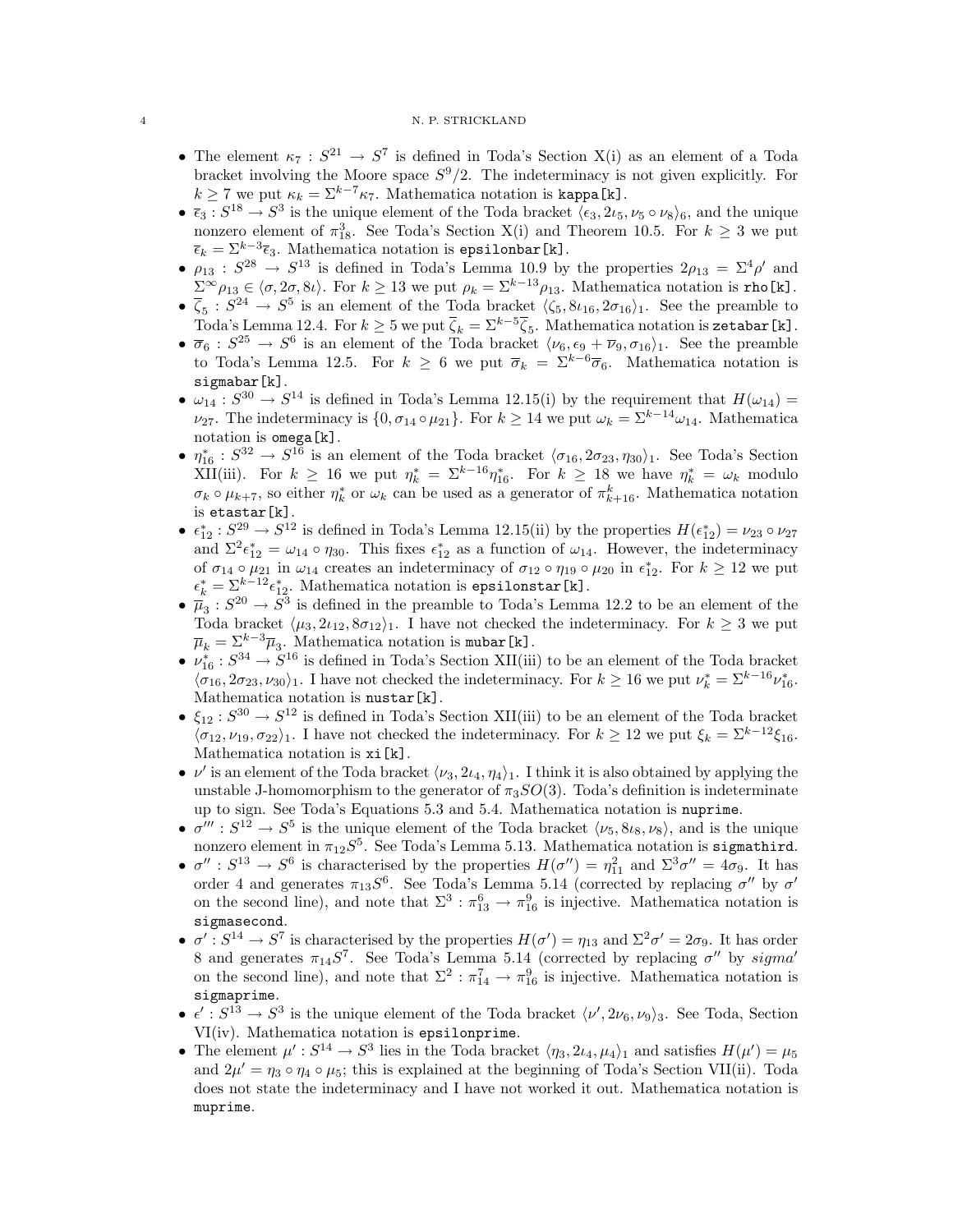- $\theta' : S^{23} \to S^{11}$  is the unique element of the Toda bracket  $\langle \sigma_{11}, 2\nu_{18}, \eta_{21} \rangle_1$  and the unique nonzero element of  $\pi_{23}^{11}$ . See Toda's Lemma 7.5. Mathematica notation is thetaprime.
- $\theta: S^{24} \to S^{12}$  lies in the Toda bracket  $\langle \sigma_{12}, \nu_{19}, \eta_{22} \rangle$ . It is not clear whether the indeterminacy is zero. Mathematica notation is theta.
- $\rho^{(4)}$ :  $S^{20} \rightarrow S^5$  is defined in Toda's Section X(iii) to be an element of the Toda bracket  $\langle \sigma^{(3)}, 2i_{12}, 8\sigma_{12}\rangle_1$ . It is proved in Section [3](#page-5-0) that the indeterminacy is zero. Mathematica notation is rhofourth.
- $\rho^{(3)}$ :  $S^{21} \rightarrow S^6$  is defined in Toda's Section X(iii) to be an element of the Toda bracket  $\langle \sigma'', 4\iota_{13}, 4\sigma_{13} \rangle_1$ . Mathematica notation is rhothird.
- $\rho'': S^{22} \to S^7$  is defined in Toda's Section X(iii) to be an element of the Toda bracket  $\langle \sigma', 8i_{14}, 2\sigma_{14} \rangle_1$ . We will take it to be the unique element for which  $H(\rho'') = \mu_{13}$ . This is validated in Proposition [30.](#page-10-0) Mathematica notation is rhosecond.
- $\rho' : S^{24} \to S^9$  is defined in Toda's Section X(iii) to be an element of the Toda bracket  $\langle \sigma_9, 16\iota_{16}, \sigma_{16}\rangle_1$ . Mathematica notation is rhoprime.
- $\zeta' : S^{22} \to S^6$  is the unique element such that  $H(\zeta') = \zeta_{11} mod 2 \zeta_{11}$  and  $\Sigma \zeta' = \sigma' \circ \eta_{14} \circ \epsilon_{15}$ . This is validated in Proposition [32,](#page-11-0) which refines Toda's Lemma 12.1. Mathematica notation is zetaprime.
- $\bar{\epsilon}'$ :  $S^{20} \to S^3$  is defined in Toda's Lemma 12.3 by the properties  $2\bar{\epsilon}' = \eta_3 \circ \eta_4 \circ \bar{\epsilon}_5$  and  $\Sigma \bar{\epsilon}' = (\Sigma \nu') \circ \kappa_7$ . The map  $\Sigma$  here is injective by Toda's Theorem 12.7, so this characterises  $\bar{\epsilon}'$  uniquely. Mathematica notation is epsilonbarprime.
- $\overline{\mu}'$ :  $S^{22} \rightarrow S^3$  is an element of the Toda bracket  $\langle \mu', 4\iota_{14}, 4\sigma_{14} \rangle_1$ . See the preamble to Toda's Lemma 12.4. Mathematica notation is mubarprime.
- $\eta^{*'} : S^{31} \to S^{15}$  is an element of the Toda bracket  $\sigma_{15}, 4\sigma_{22}, \eta_{29}$ )<sub>1</sub>. (There seems to be a filtration shift so this is not seen in Ext.) See Toda's Section XII(iii). Mathematica notation is etastarprime.
- $\lambda''$ :  $S^{28} \rightarrow S^{10}$  is defined in Toda's Lemma 12.19 by the properties  $\Sigma \lambda'' = 2\lambda'$  and  $H(\lambda'') = \eta_{19} \circ \epsilon_{20} mod(\eta_{19} \circ \epsilon_{20} + \nu_{19}^3)$ . I have not checked the indeterminacy. Mathematica notation is lambdasecond.
- $\bullet$   $\xi''$ :  $S^{28} \rightarrow S^{10}$  is defined in Toda's Lemma 12.19 by the properties  $\Sigma \xi'' = 2\xi'$  and  $H(\xi'') = \nu_{19} \circ \nu_{22} \circ \nu_{25} + \eta_{13} \circ \epsilon_{20}$ . I have not checked the indeterminacy. Mathematica notation is xisecond.
- $\lambda'$ :  $S^{29} \rightarrow S^{11}$  is defined in Toda's Lemma 12.19 by the properties  $\Sigma^2 \lambda' = 2\lambda$  and  $H(\lambda') = \epsilon_{21} mod(\overline{\nu}_{21} + \epsilon_{21}).$  I have not checked the indeterminacy. Mathematica notation is lambdaprime.
- $\xi': S^{29} \to S^{11}$  is defined in Toda's Lemma 12.19 by the properties  $\Sigma \xi' = 2\xi_{12} \pm w_{12} \circ \sigma_{23}$ and  $H(\xi') = \overline{\nu}_{21} + \epsilon_{21}$ . I have not checked the indeterminacy. Mathematica notation is xiprime.
- $\lambda: S^{31} \to S^{13}$  is defined in Toda's Lemma 12.18 by the properties  $\Sigma^3 \lambda = 2\nu_{16}^* \pm w_{16} \circ \nu_{31}$ and  $H(\lambda) = \nu_{25} \circ \nu_{28}$ . I have not checked the indeterminacy. Mathematica notation is lambda.
- $\omega': S^{31} \to S^{12}$  is defined in Toda's Lemma 12.21 by the properties  $\Sigma^2 \omega' = 2\omega_{14} \circ \nu_{30}$  and  $H(\omega') = \epsilon_{23} mod(\overline{\nu}_{23} + \epsilon_{23}).$  I have not checked the indeterminacy. Mathematica notation is omegaprime.

The additive order of one of these elements  $a$  is AdditiveOrder[a].

2.6. Genealogy. Recursive application of the EHP spectral sequence gives a filtration of the twotorsion in  $\pi_{n+k}S^n$  by subgroups  $F_I^n$ , where I runs over sequrences  $(i_1,\ldots,i_r)$  with  $i_1 < n$  and  $i_{t+1} \leq 2i_t$  and  $\sum_t i_t = k$ . We have  $F_I^n \leq F_J^n$  if  $I \leq J$  in lexicographic order, so we have a linear filtration with quotients  $Q_I^n$  say, and one can check that  $Q_I^n$  is always either zero or  $\mathbb{Z}_2$ . For each  $(n, I)$  such that  $Q_I^n \neq 0$  we choose an element  $x_I^n \in F_I^n$  mapping to the generator. The sequence I is called the genealogy of  $x_I^n$  (the first element is one less than the sphere on which  $x_I^n$  is "born", and the rest of the sequence is the genealogy of the Hopf invariant of a maximal desuspension). The program specifies choices for the elements  $x_I^n$  up to the 13-stem. The Mathematica notation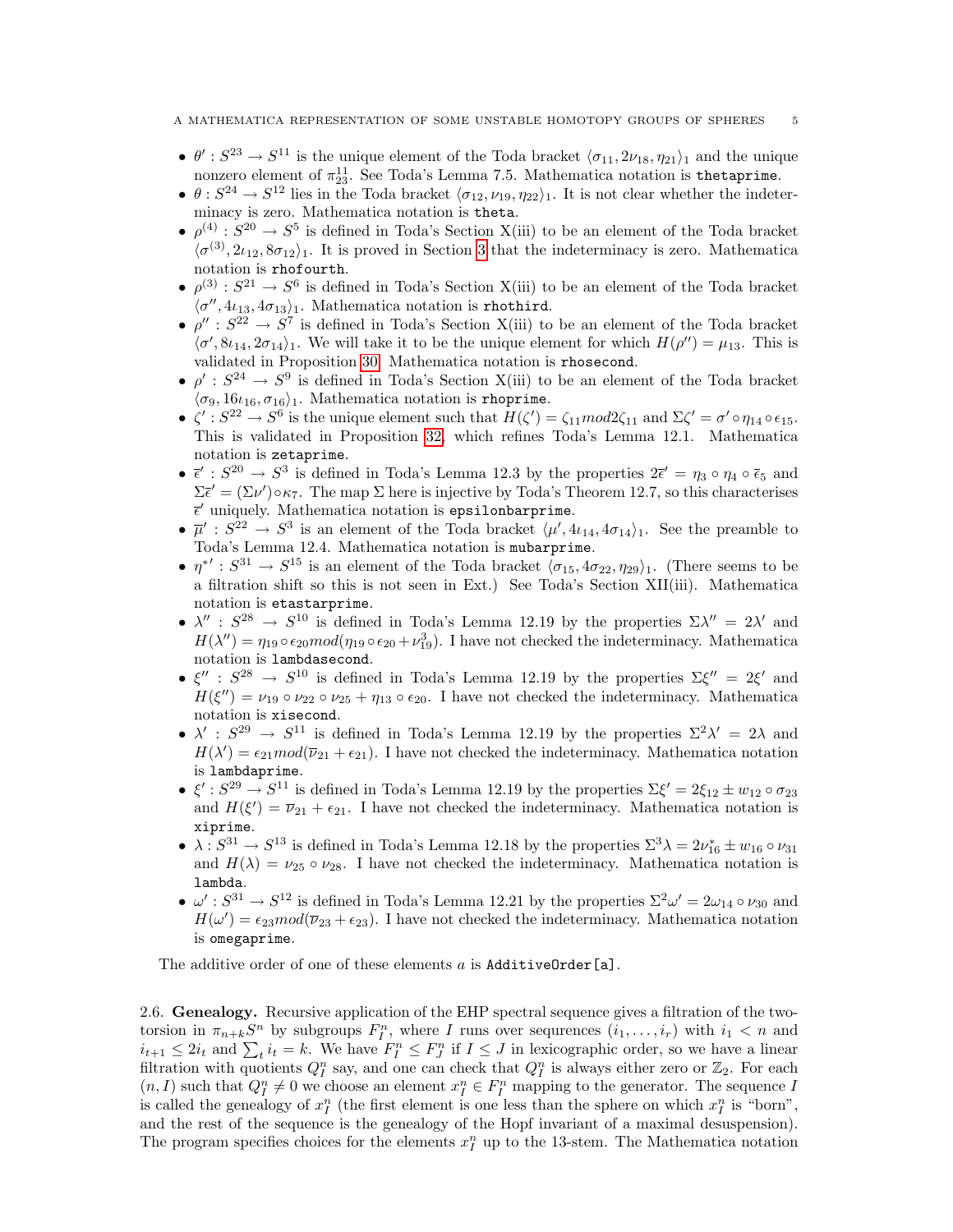for  $x_{4,3,2}^6$  (for example) is  $\mathtt{x[6,\{4,3,2\}]}$ . The functions TodaName and GenealogyName can be used to convert between Toda's names and the genealogy names for elements in  $\pi_* S^*$ .

2.7. The  $\Lambda$ -algebra. There is a separate program called LambdaAlgebra.m that knows a little about the lambda algebra and the Adams spectral sequence. It can calculate the cohomology of the lambda algebra, but it uses a very direct and naive method; I have not yet set up the Curtis algorithm, which would be much more efficient.

- An expression  $\lambda_{i_1} \cdots \lambda_{i_r}$  in the  $\Lambda$ -algebra is represented by  $\texttt{lambda}[i_1, \ldots, i_r]$ . The same element, thought of as an element of the subspace  $\Lambda(m)$ , is represented by ulambda $[m, i_1, \ldots, i_r]$ .
- The product of elements a and b in the  $\Lambda$ -algebra is represented by  $\circ$  [a, b]. The differential on  $a$  is represented by  $del[a]$ .
- The bidegree of an element a is Bidegree [a]; for example, Bidegree [lambda [i, j]] = {2, i+j+2}. If Bidegree[a]={s,t} then AdamsFiltration[a]=s and Stem[a]=t-s.
- For  $a \in \Lambda(n)^{s,t}$  we have TargetSphere[a]=n and SourceSphere[a]=n+t-s.
- The functions Sigma, Hopf and WhiteheadP are defined for elements of  $\Lambda(n)^{**}$  as in the algebraic EHP sequence.
- The function Basis [Lambda [s,t]] returns the admissible basis for  $\Lambda^{s,t}$ . Similarly, Basis [Lambda [n,s,t]] returns a basis for  $\Lambda(n)^{s,t}$ .
- Given an element  $a \in \pi_k S^n$ , the function LambdaRepresentative [a] is supposed to return a cocycle in  $\Lambda(n)^{**}$  that represents a in the unstable Adams spectral sequence. The program only knows representatives for a limited number of elements, however.

### 2.8. Display functions.

- ShowHome[a] gives nicely readable information about the group in which a lives.
- ShowMap[F,n,m] (where F is one of Sigma, Hopf or WhiteheadP) gives nicely readable information about the map F out of  $\pi_n S^m$ , including the structure of the source and target groups and the effect on the generators. One can also use  $\text{ShowMap}[\mathbb{F}, \text{To}[n,m]]$ to display information about F into the group  $\pi_n S^m$ . Moreover, if  $a \in \pi_n S^m$  then ShowMap  $[F, a]$  (or ShowMap  $[F, From[a]]$ ) is equivalent to ShowMap  $[F, n, m]$ , and similarly for ShowMap[F,To[a]].
- Zap[a] rewrites a in terms of standard generators of the group in which it lives, using all known relations. Typing Explain[a] gives an explanation of the steps used.
- ? a displays the definition of  $a$ .

## 3. Results

<span id="page-5-0"></span>**Proposition 1.** There is a unique element  $\overline{\nu}_6 \in \langle \nu_6, \eta_9, \nu_{10} \rangle \subset \pi_{14}^6$  such that  $H(\overline{\nu}_6) = \nu_{11}$ .

*Proof.* Following [\[3,](#page-12-3) Section VI(ii)], we temporarily let  $\overline{\nu}_6$  denote an arbitrary element of the indicated Toda bracket. Toda explains that the indeterminacy is generated by  $P(\nu_{13})$ , and then he shows in his Lemma 6.2 that  $P(\nu_{13}) = \pm 2\overline{\nu}_6$ . Thus, the elements of the relevant Toda bracket are the odd multiples of  $\overline{\nu}_6$ . We also learn from Toda's Lemma 6.2 that  $H(\overline{\nu}_6) = k\nu_{11}$  for some odd k. From his Proposition 5.6 and Theorem 7.1 we know that both  $\nu_{11}$  and  $\overline{\nu}_6$  have order 8, so  $H: \mathbb{Z}_8\overline{\nu}_6 \to \mathbb{Z}_8\nu_{11}$  is an isomorphism. If we let j be inverse to k modulo 8, we conclude that  $j\overline{\nu}_6$ is the unique element of  $\langle \nu_6, \eta_9, \nu_{10} \rangle$  that is sent by H to  $\nu_{11}$ .

# <span id="page-5-1"></span>Proposition 2.  $\eta_3 \circ \Sigma \epsilon' = 0$

<span id="page-5-2"></span>*Proof.* Recall that  $\epsilon'$  is the unique element of the Toda bracket  $\langle \nu', 2\nu_6, \nu_9 \rangle_3 \subseteq \pi_{13}^3$  (see [\[3,](#page-12-3) Section VI(iv)]). Using [\[3,](#page-12-3) Propositions 1.2(iv) and 1.3], and the fact that  $-\eta_3 = \eta_3$ , we deduce that  $\eta_3 \circ \Sigma \epsilon' \in \langle \eta_3 \circ \Sigma \nu', \nu_7, \nu_{10} \rangle_4$ . Next, we know from [\[3,](#page-12-3) Lemma 5.7] that  $\eta_2 \circ \nu' = \pm P(\nu_5)$ . Suspending this gives  $\eta_3 \circ \Sigma \nu' = 0$ . This means that the above Toda bracket is equal to its indeterminacy, which is  $\nu_{11}^* \pi_{11}^3$ . We know from [\[3,](#page-12-3) Theorem 7.1] that  $\pi_{11}^3 = \mathbb{Z}_2 \epsilon_3$ , so the indeterminacy is generated by  $\epsilon_3 \circ \nu_{11}$ , which is one of the generators for  $\pi_{14}^3$  listed in [\[3,](#page-12-3) Theorem 7.4], giving a summand of order 2. Thus  $\eta_3 \circ \Sigma \epsilon' \in \{0, \epsilon_3 \circ \nu_{11}\}.$  However, [\[3,](#page-12-3) Equations 7.8] say that  $H(\epsilon_3 \circ \nu_{11}) \neq 0$ , whereas  $H(\eta_3 \circ \Sigma \epsilon') = H \Sigma(\eta_2 \circ \epsilon') = 0$  (because  $H\Sigma = 0$ ). We must therefore have  $\eta_3 \circ \Sigma \epsilon' = 0$ as claimed.  $\square$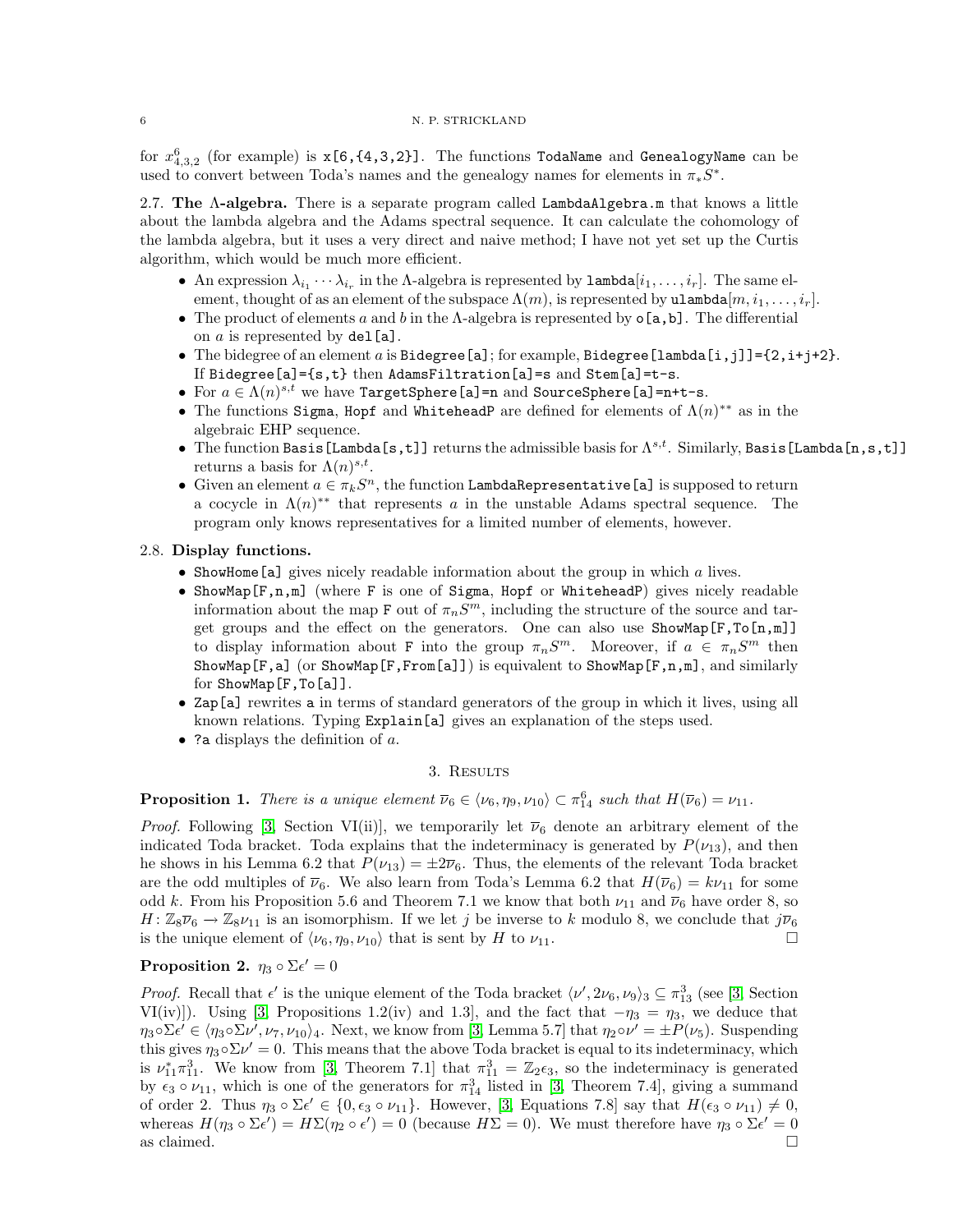Corollary 3.  $P(\nu_5 \circ \sigma_8) = \pm \eta_2 \circ \epsilon'.$ 

Proof. We have an exact sequence

$$
\pi_{15}^3 \xrightarrow{H} \pi_{15}^5 \xrightarrow{P} \pi_{13}^2 \xrightarrow{\Sigma} \pi_{14}^3.
$$

We know from [\[3,](#page-12-3) Theorems 7.6, 7.3 and 7.4] that

$$
\pi_{15}^{3} = \mathbb{Z}_{2}(\nu' \circ \mu_{6}) \oplus \mathbb{Z}_{2}(\nu' \circ \eta_{6} \circ \epsilon_{7})
$$
\n
$$
\pi_{15}^{5} = \mathbb{Z}_{2}(\eta_{5} \circ \mu_{6}) \oplus \mathbb{Z}_{8}(\nu_{5} \circ \sigma_{8})
$$
\n
$$
\pi_{13}^{2} = \mathbb{Z}_{4}(\eta_{2} \circ \epsilon') \oplus \mathbb{Z}_{2}(\eta_{2} \circ \eta_{3} \circ \mu_{4})
$$
\n
$$
\pi_{14}^{3} = \mathbb{Z}_{4}\mu' \oplus \mathbb{Z}_{2}(\epsilon_{3} \circ \nu_{11}) \oplus \mathbb{Z}_{2}(\nu' \circ \epsilon_{6}).
$$

For the maps, we have

$$
H(\nu' \circ \mu_6) = \eta_5 \circ \mu_6
$$
  
\n
$$
H(\nu' \circ \eta_6 \circ \epsilon_7) = 4(\nu_5 \circ \sigma_8)
$$
  
\n
$$
\Sigma(\eta_2 \circ \epsilon') = 0
$$
  
\n
$$
\Sigma(\eta_2 \circ \eta_3 \circ \mu_4) = 2\mu'
$$

(The first two equations are from [\[3,](#page-12-3) Bottom of page 75], the third is Proposition [2](#page-5-1) above, and the fourth is [\[3,](#page-12-3) Equations 7.7].) It follows that

$$
\operatorname{cok}(H) = \mathbb{Z}_4(\nu_5 \circ \sigma_8)
$$

$$
\operatorname{ker}(\Sigma) = \mathbb{Z}_4(\eta_2 \circ \epsilon').
$$

The EHP sequence tells us that P must induce an isomorphism between these groups, so  $P(\nu_5 \circ$  $\sigma_8$ ) =  $\pm \eta_2 \circ \epsilon'$  as claimed.

Proposition 4.  $P(\sigma') = 0$ 

*Proof.* We have  $\sigma' \in \pi_{14}^7$ , and there is an exact sequence

$$
\pi_{14}^7 \xrightarrow{P} \pi_{12}^3 \xrightarrow{\Sigma} \pi_{13}^4.
$$

It will therefore suffice to show that the map  $\Sigma$  is injective. This can be read off from [\[3,](#page-12-3) Theorem  $7.2$ ].

# **Proposition 5.**  $H(\eta_2 \circ \epsilon_3) = \epsilon_3$ .

Proof. We have an exact sequence

$$
0 = \pi_{10}^1 \xrightarrow{E} \pi_{11}^2 \xrightarrow{H} \pi_{11}^3 \xrightarrow{P} \pi_9^1 = 0,
$$

so the map H is an isomorphism. By [\[3,](#page-12-3) Theorems 7.2 and 7.1] we have  $\pi_{11}^2 = \mathbb{Z}_2(\eta_2 \circ \epsilon_3)$  and  $\pi_{11}^3 = \mathbb{Z}_2 \epsilon_3$ . The claim follows.

### **Proposition 6.**  $P(\overline{\nu}_7) = 0$

*Proof.* It will of course be enough to show that the whole map  $P: \pi_{15}^7 \to \pi_{13}^3$  is zero, or equivalently, that the map  $\Sigma: \pi_{13}^3 \to \pi_{14}^4$  is injective. This can be read off directly from [\[3,](#page-12-3) Theorem 7.3].

**Proposition 7.**  $P(\sigma_9) = k(\nu_4 \circ \sigma' \pm \Sigma \epsilon')$  for some odd k.

Proof. As  $\pi_{16}^9 = \mathbb{Z}_{16}\sigma_9$ , it will suffice to show that  $\nu_4 \circ \sigma' \pm \Sigma \epsilon'$  generates the kernel of  $\Sigma \colon \pi_{14}^4 \to \pi_{15}^5$ . The groups are given in [\[3,](#page-12-3) Theorem 7.3] as

$$
\pi_{14}^4 = \mathbb{Z}_8(\nu_4 \circ \sigma') \oplus \mathbb{Z}_4 \Sigma \epsilon' \oplus \mathbb{Z}_2(\eta_4 \circ \mu_5)
$$
  

$$
\pi_{15}^5 = \mathbb{Z}_8(\nu_5 \circ \sigma_8) \oplus \mathbb{Z}_2(\eta_5 \circ \mu_6).
$$

From the definitions we have  $\Sigma(\eta_4 \circ \mu_5) = \eta_5 \circ \mu_6$ . We also know from [\[3,](#page-12-3) Equations 7.10 and 7.16] that  $\Sigma^2 \epsilon' = \pm 2\nu_5 \circ \sigma_8 = \Sigma(\nu_4 \circ \sigma')$ . The claim follows.

**Proposition 8.**  $(2\eta_2) \circ \epsilon_3 = 0$  and  $(2\eta_2) \circ \mu_3 = 0$ .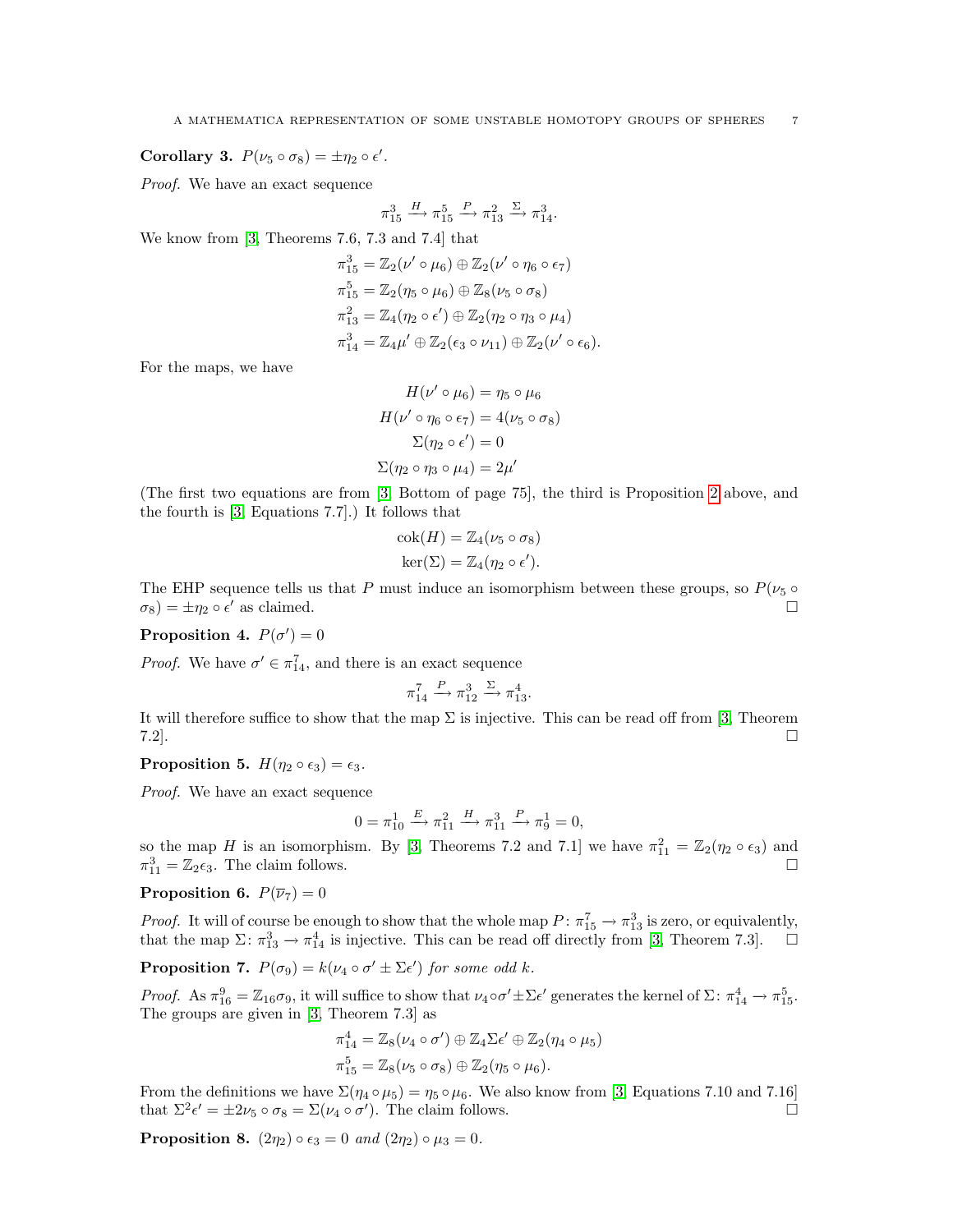*Proof.* We have  $H(\epsilon') = \epsilon_5$  by [\[3,](#page-12-3) Lemma 6.6], so  $P(\epsilon_5) = 0$ . On the other hand,  $P(\epsilon_5) =$  $P(\Sigma^2 \epsilon_3) = w_2 \circ \epsilon_3$ , and  $w_2 = \pm 2\eta_3$  by [\[3,](#page-12-3) Proposition 5.1]. The first claim follows, and the second claim follows in the same way from the fact that  $H(\mu') = \mu_5$ .

Proposition 9.  $P(\eta_9) = (\Sigma \nu') \circ \eta_7$ .

*Proof.* As  $\eta_9 = \Sigma^2 \eta_7$  we have  $P(\eta_9) = w_4 \circ \eta_7$ . We know from [\[3,](#page-12-3) Equations 5.8] that  $w_4 =$  $\pm(2\nu_4 - \Sigma\nu')$ . As  $\eta_7$  is a suspension it follows that

$$
w_4 \circ \eta_7 = \nu_4 \circ (\pm 2\eta_7) + (\Sigma \nu') \circ (\mp \eta_7).
$$

As  $\eta_7$  has order 2 this just reduces to  $(\Sigma \nu') \circ \eta_7$ .

**Proposition 10.**  $w_6 \circ \nu_{11} = P(\nu_{13}) = 2\overline{\nu}_6$ .

*Proof.* The first equation holds because  $\nu_{13} = \Sigma^2 \nu_{11}$ . For the second, note that  $\pi_{16}^3 = \mathbb{Z}_8 \nu_{13}$ , so  $P(\nu_8)$  must generate the kernel of  $\Sigma \colon \pi_{14}^6 \to \pi_{15}^7$ . We read off from [\[3,](#page-12-3) Theorem 7.1] the fact that this kernel is  $\mathbb{Z}_4$ .  $(2\overline{\nu}_6)$ , so  $P(\nu_{13}) = \pm 2\overline{\nu}_6$ . To remove the indeterminacy, recall that  $H(\overline{\nu}_6) = \nu_{11}$ , which has order 8, so it will suffice to show that  $H(P(\nu_{13})) = 2\nu_{11}$ . For this we use [\[1,](#page-12-2) Corollary 6.6. This says that for  $\alpha \colon \Sigma X \to S^{2k+1}$  (with k odd) we have

$$
\gamma_{2n}([j_k,j_k]\circ\alpha)=(2^nj)\circ(\gamma_n(\alpha)).
$$

We take  $k = 5$  and  $X = S^{13}$  and  $\alpha = \nu_{11}$ . We observe that  $j_m$  is Baues's notation for  $\iota_{m+1}$  and that  $[\iota_6, \iota_6] = w_6$ , so the left hand side is  $\gamma_{2n}(w_6 \circ \nu_{11})$ . We then take  $n = 2$  and recall that  $\gamma_2 = H$ and  $\gamma_1$  is the identity. The symbol j on the right hand side refers to the identity of the relevant sphere, which is  $S^{11}$ . The right hand side is thus  $(2i_{11}) \circ \nu_{11}$ , which is the same as  $2\nu_{11}$  because  $\nu_{11}$  is a suspension.

Proposition 11.  $w_{10} \circ \eta_{19} = P(\eta_{21}) = 2(\sigma_{10} \circ \nu_{17})$ 

*Proof.* The first equation holds because  $\eta_{21} = \Sigma^2 \eta_{19}$ . For the second, note that  $\pi_{22}^{21} = \mathbb{Z}_2 \eta_{21}$ , so  $P(\eta_{21})$  must generate the kernel of  $\Sigma \colon \pi_{20}^{10} \to \pi_{21}^{11}$ . We read off from [\[3,](#page-12-3) Theorem 7.3] the fact that this kernel is  $\mathbb{Z}_2$ .  $(2\sigma_{10} \circ \nu_{17})$ , and the claim follows.

**Lemma 12.** For  $\alpha \in \pi_n^m$  and  $\beta \in \pi_m^i$  (with  $n > 1$  and  $m, i > 0$ ) we have

$$
H(\beta \circ \alpha) = H(\beta) \circ \alpha + (\Sigma^{i-1} \beta) \circ (\Sigma^{m-1} \beta) \circ H(\alpha)
$$

*Proof.* This is a special case of [\[1,](#page-12-2) Corollary III.6.3]. (Note that his  $\gamma_2$  is our H, and his  $\beta \# \beta$  is our  $(\Sigma^{i-1}\beta) \circ (\Sigma^{m-1}\beta)$ , whereas Toda's  $\beta \# \beta$  is  $\beta \wedge \beta = (\Sigma^{i}\beta) \circ (\Sigma^{m}\beta)$ . There are some signs to check here.)

<span id="page-7-0"></span>Proposition 13.  $(\Sigma \nu') \circ \sigma' = 2\Sigma \epsilon'$ 

Proof. Put

$$
x = (\Sigma \nu' \circ \sigma') \in \pi_{14}^4 = \mathbb{Z}_2(\eta_4 \circ \mu_5) \oplus \mathbb{Z}_4(\Sigma \epsilon') \oplus \mathbb{Z}_8(\nu_4 \circ \sigma').
$$

We can write  $x = a(\eta_4 \circ \mu_5) + b\Sigma \epsilon' + c(\nu_4 \circ \sigma')$  for some  $a, b, c$ . We now suspend this relation, using the facts that

$$
\pi_{15}^5 = \mathbb{Z}_2(\eta_5 \circ \mu_6) \oplus \mathbb{Z}_8(\nu_5 \circ \sigma_8)
$$

$$
\Sigma^2 \nu' = 2\nu_5
$$

$$
\nu_5 \circ \Sigma \sigma' = 2(\nu_5 \circ \sigma_8)
$$

$$
\Sigma((\Sigma \nu') \circ \sigma') = (2\nu_5) \circ \Sigma \sigma' = 4(\nu_5 \circ \sigma_8)
$$

$$
\Sigma(\eta_4 \circ \mu_5) = \eta_5 \circ \mu_6
$$

$$
\Sigma(\Sigma \epsilon') = 2(\nu_5 \circ \sigma_8)
$$

$$
\Sigma(\nu_4 \circ \sigma') = 2(\nu_5 \circ \sigma_8)
$$

This gives

$$
4(\nu_5 \circ \sigma_8) = a(\eta_5 \circ \mu_6) + 2(b+c)(\nu_5 \circ \sigma_8),
$$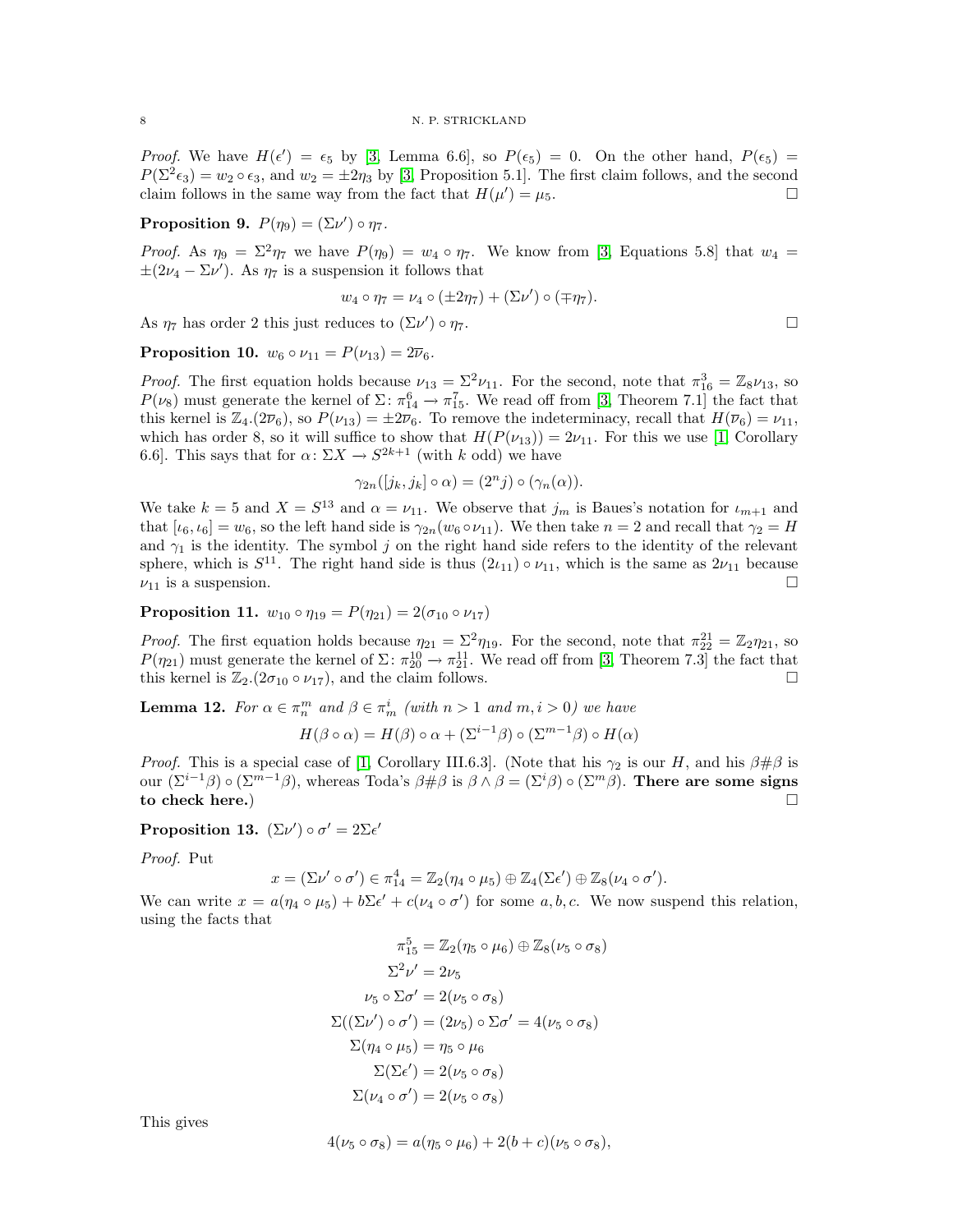so  $a = 0$  and  $2b + 2c = 4 \pmod{8}$ , so  $b = 2 - c \pmod{4}$ . As b is really only defined mod 4 we can take  $b = 2 - c$ , so

$$
x = c(\nu_4 \circ \sigma') + (2 - c)\Sigma \epsilon').
$$

We now take Hopf invariants, using the fact that

$$
\pi_{14}^7 = \mathbb{Z}_8 \sigma'
$$

$$
H(\Sigma \epsilon') = 0
$$

$$
H(\nu_4 \circ \sigma') = \sigma'
$$

$$
H((\Sigma \nu') \circ \sigma') = 0.
$$

We deduce that  $c = 0$  and so  $x = 2\Sigma \epsilon'$ 

## Corollary 14.  $\nu' \circ \sigma'' = 0$

Proof. We have  $\Sigma \sigma'' = 2\sigma'$  by [\[3,](#page-12-3) Lemma 5.14]. Suspending the result of Proposition [13](#page-7-0) therefore gives  $\Sigma(\nu' \circ \sigma'') = 2((\Sigma \nu') \circ \sigma') = 4\Sigma \epsilon'$ , but  $4\epsilon' = 0$  by [\[3,](#page-12-3) Theorem 7.3] so  $\Sigma(\nu' \circ \sigma'') = 0$ . However, we have  $\nu' \circ \sigma'' \in \pi_{13}^3$  and we can also read off from [\[3,](#page-12-3) Theorem 7.3] the fact that  $\Sigma \colon \pi_{13}^3 \to \pi_{14}^4$ is injective. It follows that  $\nu' \circ \sigma$  $\alpha'' = 0.$ 

Proposition 15.  $\mu_3 \circ \eta_{12} = \eta_3 \circ \mu_4$ 

*Proof.* We first show that  $\mu_5 \circ \eta_{14} = \eta_5 \circ \mu_6$ . Indeed, this is essentially the commutativity of the diagram

$$
S^{12} \wedge S^3 \xrightarrow{1 \wedge \eta_2} S^{12} \wedge S^2
$$
  
\n
$$
\mu_3 \wedge 1
$$
  
\n
$$
S^3 \wedge S^3 \xrightarrow[1 \wedge \eta_2]{} S^3 \wedge S^2.
$$

There are some coordinate permutations to take care of, so we really get a relation of the form

$$
(\pm \iota) \circ \mu_5 \circ (\pm \iota) \circ \eta_{14} \circ (\pm \iota) = (\pm \iota) \circ \eta_5 \circ (\pm \iota) \circ \mu_6 \circ (\pm \iota).
$$

As  $\mu_5$ ,  $\eta_{14}$ ,  $\eta_5$  and  $\mu_6$  are all suspensions, the signs can be moved around freely. As  $-\eta_5 = \eta_5$  and  $-\eta_{14} = \eta_{14}$  we conclude that  $\mu_5 \circ \eta_{14} = \eta_5 \circ \mu_6$  as claimed. Now consider the double suspension homomorphism

$$
\Sigma^2 \colon \pi_{13}^3 \to \pi_{15}^5.
$$

We know from [\[3,](#page-12-3) Theorem 7.3] that

$$
\pi_{13}^3 = \mathbb{Z}_2(\eta_3 \circ \mu_4) \oplus \mathbb{Z}_4 \epsilon'
$$
  

$$
\pi_{15}^5 = \mathbb{Z}_2(\eta_5 \circ \mu_6) \oplus \mathbb{Z}_8(\nu_5 \circ \sigma_8),
$$

and from [\[3,](#page-12-3) Equations 7.10] that  $\Sigma^2 \epsilon' = \pm (\nu_5 \circ \sigma_8)$ . It follows that  $\Sigma^2$  is injective. We have seen that

$$
\Sigma^2((\mu_3 \circ \eta_{12}) - (\eta_3 \circ \mu_4)) = (\mu_5 \circ \eta_{14}) - (\eta_5 \circ \mu_6) = 0,
$$

so  $\mu_3 \circ \eta_{12} = \eta_3 \circ \mu_4$  as claimed.

<span id="page-8-0"></span>**Proposition 16.** 
$$
\epsilon' \circ \nu_{13} = 0
$$
.

*Proof.* We have  $\epsilon' \circ \nu_{13} \in \pi_{16}^3 = \mathbb{Z}_2(\nu' \circ \eta_6 \circ \mu_7)$ . We also have

$$
H(\nu' \circ \eta_6 \circ \mu_7) = H(\nu') \circ \eta_6 \circ \mu_7 = \eta_5 \circ \eta_6 \circ \mu_7 = 4\zeta_5,
$$

by Toda's Equations 5.3 and the proof of Equations 7.13. Toda's structure theorem for  $\pi_{16}^5$  shows that  $4\zeta_5 \neq 0$ , so  $H: \pi_{16}^3$  $(\frac{\pi}{6})\pi_{16}^5$  is injective. It will thus suffice to show that  $H(\epsilon' \circ \nu_{13}) = 0$ . As  $H(\epsilon') = \epsilon_5$  (by Toda's lemma 6.6) and  $\nu_{13}$  is a double suspension, we have  $H(\epsilon' \circ \nu_{13}) = \epsilon_5 \circ \nu_{13}$ , and this is zero by Equations 7.13, as required.  $\square$ 

Proposition 17.  $H(\bar{\epsilon}_3) = \nu_5 \circ \sigma_8 \circ \nu_{15}$ .

. В последните поставите на селото на селото на селото на селото на селото на селото на селото на селото на се<br>Селото на селото на селото на селото на селото на селото на селото на селото на селото на селото на селото на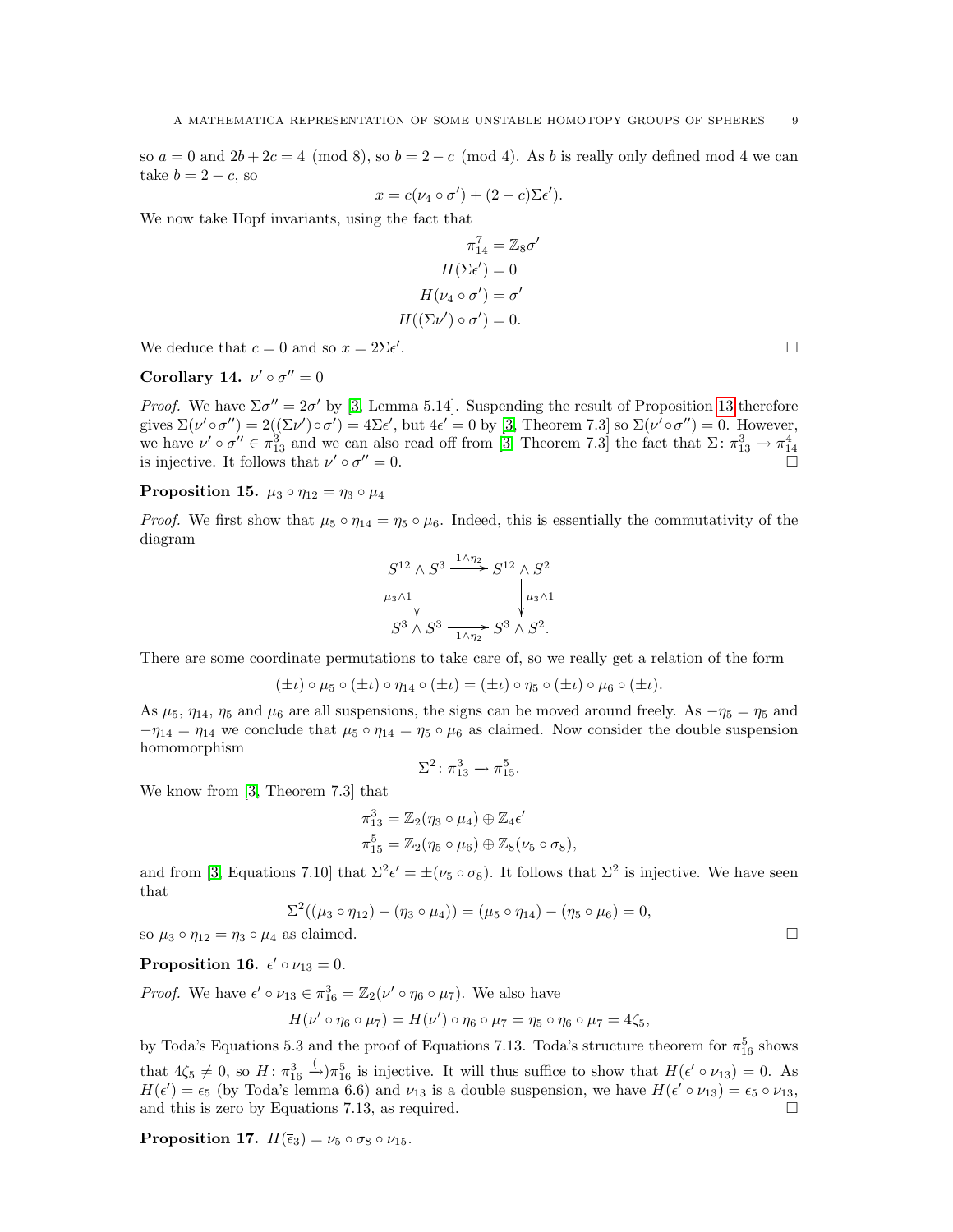Proof. We know from [\[3,](#page-12-3) Lemma 10.2] that

 $H(\bar{\epsilon}_3) = \nu_5 \circ \sigma_8 \circ \nu_{15} \pmod{\nu_5 \circ \eta_8 \circ \mu_9},$ 

and from [\[3,](#page-12-3) Theorem 7.7] that

$$
\pi_{18}^5 = \mathbb{Z}_2(\nu_5 \circ \sigma_8 \circ \nu_{15}) \oplus \mathbb{Z}_2(\nu_5 \circ \eta_8 \circ \mu_9),
$$

so

$$
H(\overline{\epsilon}_3) \in \{\nu_5 \circ \sigma_8 \circ \nu_{15}, \nu_5 \circ \sigma_8 \circ \nu_{15} + \nu_5 \circ \eta_8 \circ \mu_9\}.
$$

We also have  $PH = 0$  and

$$
P(\nu_5 \circ \sigma_8 \circ \nu_{15}) = P(\nu_5 \circ \sigma_8) \circ \nu_{13}
$$
  
=  $\eta_2 \circ \epsilon' \circ \nu_{13}$ (Corollary 3)  
= 0(Proposition 16)  

$$
P(\nu_5 \circ \eta_8 \circ \mu_9) = P(\nu_5) \circ \eta_6 \circ \mu_7
$$
  
=  $\eta_2 \circ \nu' \circ \eta_6 \circ \mu_7$ [3, Lemma 5.7]  
 $\neq$  0[3, Theorem 10.3]

We must therefore have  $H(\bar{\epsilon}_3) = \nu_5 \circ \sigma_8 \circ \nu_{15}$  as claimed.

**Proposition 18.** There is a unique element  $\zeta_5 \in \langle \nu_5, 8 \iota_8, \Sigma \sigma' \rangle_1$  such that  $H(\zeta_5) = 8\sigma_9$  and  $P(\zeta_5) = \pm \eta_2 \circ \mu'.$ 

Proof. Put  $B = \langle \nu_5, 8i_8, \Sigma \sigma' \rangle_1$  and choose  $\xi \in B$  (so  $\xi$  is a "choice of  $\zeta_5$ "). Toda shows in [\[3,](#page-12-3) Section VI(v)] that B is a well-defined coset of  $\nu_5 \circ \Sigma \pi_{15}^7$  in  $\pi_{16}^5$ . We read off from [\[3,](#page-12-3) Theorem 7.1] that the indeterminacy is generated by  $\nu_5 \circ \Sigma \sigma' \circ \eta_{15}$ ,  $\nu_5 \circ \overline{\nu}_8$  and  $\nu_5 \circ \epsilon_8$ . We also see from [\[3,](#page-12-3) Equations 7.16] that  $\nu_5 \circ \Sigma \sigma' = 2\nu_5 \circ \sigma_8$  which implies  $\nu_5 \circ \Sigma \sigma' \circ \eta_{15} = 0$ . We also have  $H(\xi) = 8\sigma_9$ and  $4\xi = \eta_5 \circ \eta_6 \circ \mu_7$  by [\[3,](#page-12-3) Lemma 6.7]. (The second equation is stated modulo  $\nu_5 \circ 2\Sigma \pi_{15}^7$ , but we see from [\[3,](#page-12-3) Theorem 7.1] that  $2\Sigma \pi_{15}^7 = 0.$ )

We now consider the exact sequence

$$
\pi^3_{16} \xrightarrow{H} \pi^5_{16} \xrightarrow{P} \pi^2_{14}.
$$

The groups involved are calculated in Theorems 7.7, 7.4 and 7.6 of [\[3\]](#page-12-3), giving the following exact sequence:

$$
\mathbb{Z}_2(\nu'\eta_6\mu_7)\stackrel{H}{\longrightarrow}\mathbb{Z}_2(\nu_5\overline{\nu}_8)\oplus\mathbb{Z}_2(\nu_5\epsilon_8)\oplus\mathbb{Z}_8(\xi)\stackrel{P}{\longrightarrow}\mathbb{Z}_2(\eta_2\epsilon_3\nu_{11})\oplus\mathbb{Z}_2(\eta_2\nu'\epsilon_6)\oplus\mathbb{Z}_4(\eta_2\mu').
$$

We know from [\[3,](#page-12-3) Equations 5.3] that  $H(\nu') = \eta_5$ , and  $\eta_6 \circ \mu_7$  is a suspension, so

$$
H(\nu' \circ \eta_6 \circ \mu_7) = H(\nu') \circ \eta_6 \circ \mu_7 = \eta_5 \circ \eta_6 \circ \mu_7 = 4\xi.
$$

Because the sequence is exact, the image of  $P$  must have order 16, so  $P$  must be surjective. We can thus choose an element  $\xi' = x\xi + y(\nu_5 \circ \overline{\nu}_8) + z(\nu_5 \circ \epsilon_8)$  such that  $P(\xi') = \eta_2 \circ \mu'$ . As this has order 4, we see that x must be odd, so we can put  $\zeta_5 = \xi'/x$  and note that this lies in the coset B. As  $x = \pm 1 \pmod{4}$  we have  $P(\zeta_5) = \pm \eta_2 \circ \mu'$ . One can work back through the argument to see that  $\zeta_5$  is unique.

Corollary 19.  $\nu_5 \circ \sigma_8 \circ \eta_{15} = \nu_5 \circ \epsilon_8 \pmod{4\zeta_5}$ .

*Proof.* We saw in the previous proof that  $4\zeta_5$  generates the kernel of  $P: \pi_{16}^5 \to \pi_{14}^2$ , so it will suffice to show that  $P(\nu_5 \circ \sigma_8 \circ \eta_{15}) = P(\nu_5 \circ \epsilon_8)$ . Corollary [3](#page-5-2) gives  $P(\nu_5 \circ \sigma_8) = \pm \eta_2 \circ \epsilon'$ , so the rule  $P(\alpha \circ \Sigma^2 \beta) = P(\alpha) \circ \beta$  gives  $P(\nu_5 \circ \sigma_8 \circ \eta_{15}) = (\pm \eta_2 \circ \epsilon') \circ \eta_{13}$ . As  $\eta_{13}$  is still a suspension and has order 2, the sign can be ignored giving  $\eta_2 \circ \epsilon' \circ \eta_{13}$ . Using [\[3,](#page-12-3) Equations 7.12] we can convert this to  $\eta_2 \circ \nu' \circ \epsilon_6$ . On the other hand, we have  $P(\nu_5) = \pm \eta_2 \circ \nu'$  by [\[3,](#page-12-3) Lemma 5.7], so  $P(\nu_5 \circ \epsilon_8) = (\pm \eta_2 \circ \nu') \circ \epsilon_6 = \eta_2 \circ \nu' \circ \epsilon_6$  as required.

**Proposition 20.**  $\nu_6 \circ \nu_9 \circ \nu_{12} \circ \nu_{15} = 0$ .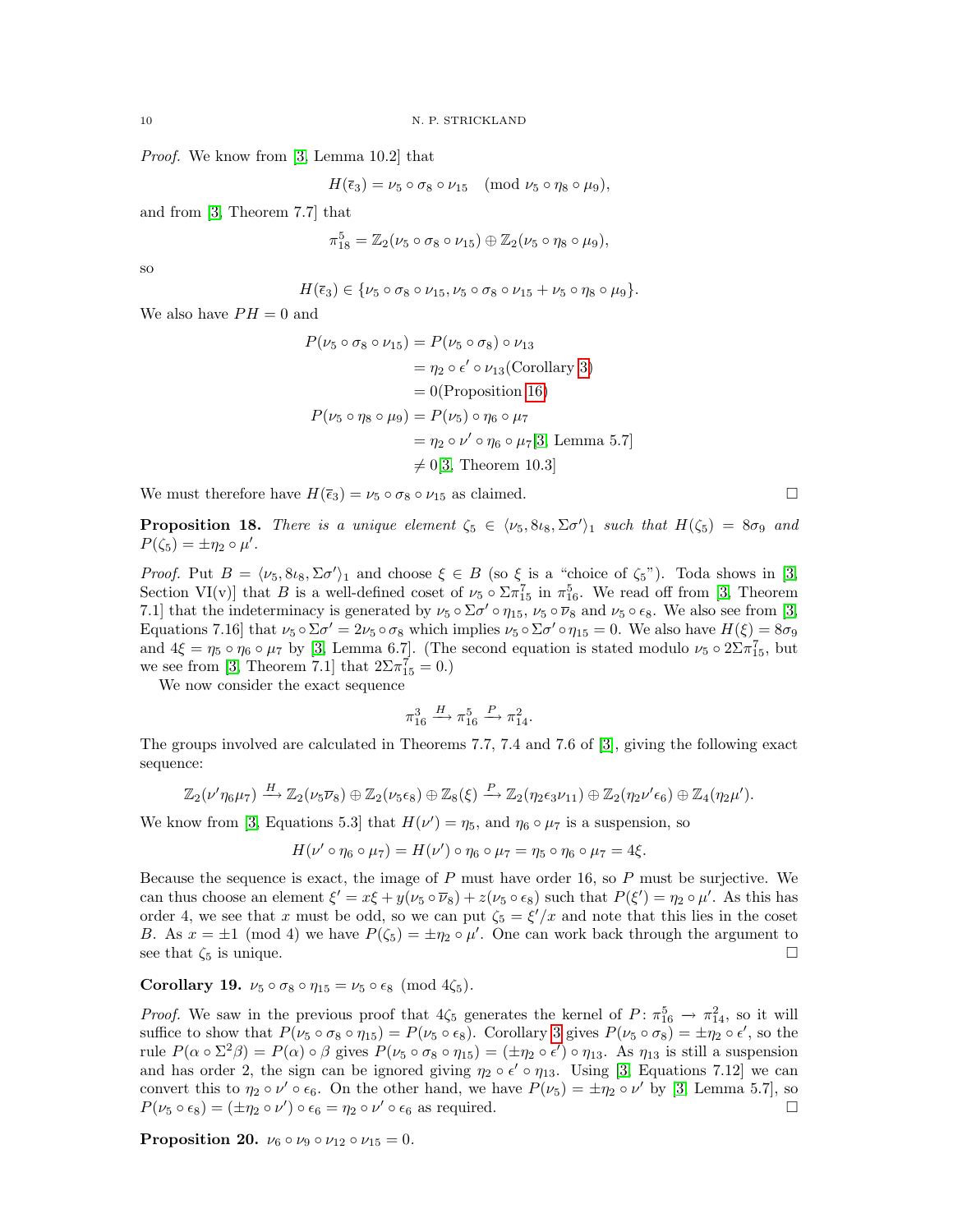*Proof.* We will show that  $P(\overline{\nu}_{11}) = \nu_5 \circ \nu_8 \circ \nu_{11} \circ \nu_{14}$ ; the claim will follow by suspending this. First, we have

$$
P(\overline{\nu}_{11}) = P(\iota_{11} \circ \Sigma^2 \overline{\nu}_9) = w_5 \circ \overline{\nu}_9.
$$

We know from [\[3,](#page-12-3) Equations 5.10] that  $w_5 = v_5 \circ \eta_8$ , and from [3, Lemma 6.3] that  $\eta_8 \circ \overline{\nu}_9 =$  $\nu_8 \circ \nu_{11} \circ \nu_{14}$ . Putting this together gives the result.

Proposition 21.  $\nu_5 \circ \nu_8 \circ \sigma_{11} = 0$ .

Proof.  $\nu_5 \circ \nu_8 \circ \sigma_{11}$  is in the common kernel of the maps  $H: \pi_{18}^5 \to \pi_{18}^9$  and  $P: \pi_{18}^5 \to \pi_{16}^2$ , which is trivial. Fill in the details

Proposition 22.  $\nu_6 \circ \overline{\nu}_9 = 2\overline{\nu}_6 \circ \nu_{14}$ 

*Proof.* We know from [\[3,](#page-12-3) Equations 7.17] that  $P(\sigma_{11}) = \nu_5 \circ \epsilon_8 + \nu_5 \circ \overline{\nu}_8$ . Suspending this relation and using [\[3,](#page-12-3) Eqations 7.18] gives  $\nu_6 \circ \overline{\nu}_9 = -\nu_6 \circ \overline{\nu}_9 = -2\overline{\nu}_6 \circ \nu_{14}$ . We can drop the minus sign because  $4\overline{\nu}_6 \circ \nu_{14} = 0$  (by [\[3,](#page-12-3) Theorem 7.4]).

## Proposition 23.  $\overline{\nu}_{10} \circ \nu_{18} = 0$

*Proof.* We will show that  $\overline{\nu}_9 \circ \nu_{17} = P(\nu_{19})$ ; the claim follows by suspending this. Using the rule  $P(\alpha \circ \Sigma^2 \beta) = P(\alpha) \circ \beta$  and [\[3,](#page-12-3) Equations 7.1] we have

$$
P(\nu_{19}) = P(\nu_{19}) \circ \nu_{17} = \sigma_9 \circ \eta_{16} \circ \nu_{17} + \overline{\nu}_9 \circ \nu_{17} + \epsilon_9 \circ \nu_{17}.
$$

Next, we see from [\[3,](#page-12-3) Equations 5.9] that  $\eta_{16} \circ \nu_{17} = 0$ . Moreover, [3, Equations 7.13] gives  $\epsilon_4 \circ \nu_{12} = P(\epsilon_9)$ , and suspending this five times gives  $\epsilon_9 \circ \nu_{17} = 0$ . Putting these relations into the displayed equation gives  $P(\nu_{19}) = \overline{\nu}_9 \circ \nu_{17}$  as required.

# <span id="page-10-1"></span>Proposition 24.  $\sigma''' \circ \epsilon_{12} = 0$ .

Proof. We have  $\Sigma \sigma''' = 2\sigma''$  by [\[3,](#page-12-3) Lemma 5.14], and  $2\epsilon_{13} = 0$  by [3, Theorem 7.1], so  $\Sigma(\sigma''' \circ \epsilon_{12}) =$ 0. Moreover, we know from [\[3,](#page-12-3) Equations 10.14] that  $\Sigma: \pi_{20}^5 \to \pi_{21}^6$  is injective, so  $\sigma''' \circ \epsilon_{12} = 0$  as claimed.  $\square$ 

<span id="page-10-2"></span>Proposition 25.  $\sigma''' \circ \overline{\nu}_{12} = 0$ .

Proof. We have  $\Sigma \sigma''' = 2\sigma''$  by [\[3,](#page-12-3) Lemma 5.14], and  $2\overline{\nu}_{13} = 0$  by [3, Theorem 7.1], so  $\Sigma(\sigma''' \circ \overline{\nu}_{12}) =$ 0. Moreover, we know from [\[3,](#page-12-3) Equations 10.14] that  $\Sigma: \pi_{20}^5 \to \pi_{21}^6$  is injective, so  $\sigma''' \circ \overline{\nu}_{12} = 0$  as claimed.  $\square$ 

**Corollary 26.** There is no indeterminacy in the definition  $\rho^{(4)} = \langle \sigma^{\prime\prime\prime}, 2\iota_{12}, 8\sigma_{12} \rangle_1$ .

*Proof.* The general rule in [\[3,](#page-12-3) Lemma 1.1] says that the indeterminacy is  $\sigma''' \circ \Sigma \pi_{19}^{11} + \pi_{13}^5 \circ (8\sigma_{13})$ . We see from [\[3,](#page-12-3) Theorem 7.1] and Propositions [24](#page-10-1) and [25](#page-10-2) that  $\sigma''' \circ \Sigma \pi_{19}^{11} = 0$ . Moreover,  $\rho^{(4)}$  lies in  $\pi_{20}^5$ , which has exponent 2 by [\[3,](#page-12-3) Theorem 10.5], so  $\pi_{13}^5 \circ (8\sigma_{13}) = 0$ .

Proposition 27.  $\sigma'' \circ \epsilon_{13} = 0$ .

Proof. We have  $\Sigma \sigma'' = 2\sigma'$  by [\[3,](#page-12-3) Lemma 5.14], and  $2\epsilon_{14} = 0$  by [3, Theorem 7.1], so  $\Sigma(\sigma'' \circ \epsilon_{13}) = 0$ . Moreover, we know from [\[3,](#page-12-3) Equations 10.14] that  $\Sigma: \pi_{21}^6 \to \pi_{22}^7$  is injective, so  $\sigma'' \circ \epsilon_{13} = 0$  as claimed.  $\square$ 

Proposition 28.  $\sigma'' \circ \overline{\nu}_{13} = 0$ .

Proof. We have  $\Sigma \sigma'' = 2\sigma'$  by [\[3,](#page-12-3) Lemma 5.14], and  $2\overline{\nu}_{14} = 0$  by [3, Theorem 7.1], so  $\Sigma (\sigma'' \circ \overline{\nu}_{13}) =$ 0. Moreover, we know from [\[3,](#page-12-3) Equations 10.14] that  $\Sigma \colon \pi_{21}^6 \to \pi_{22}^7$  is injective, so  $\sigma'' \circ \overline{\nu}_{13} = 0$  as claimed.  $\square$ 

**Corollary 29.** There is no indeterminacy in the definition  $\rho''' = \langle \sigma'', 4\iota_{13}, 4\sigma_{13} \rangle_1$ .

<span id="page-10-0"></span>*Proof.* The general rule in [\[3,](#page-12-3) Lemma 1.1] says that the indeterminacy is  $\sigma'' \circ \Sigma \pi_{20}^{12} + \pi_{14}^6 \circ (4\sigma_{14})$ . We see from [\[3,](#page-12-3) Theorem 7.1] and Propositions [24](#page-10-1) and [25](#page-10-2) that  $\sigma'' \circ \Sigma \pi_{20}^{12} = 0$ . Moreover,  $\rho'''$  lies in  $\pi_{21}^6$ , which has exponent 4 by [\[3,](#page-12-3) Theorem 10.5], so  $\pi_{14}^6 \circ (4\sigma_{14}) = 0$ .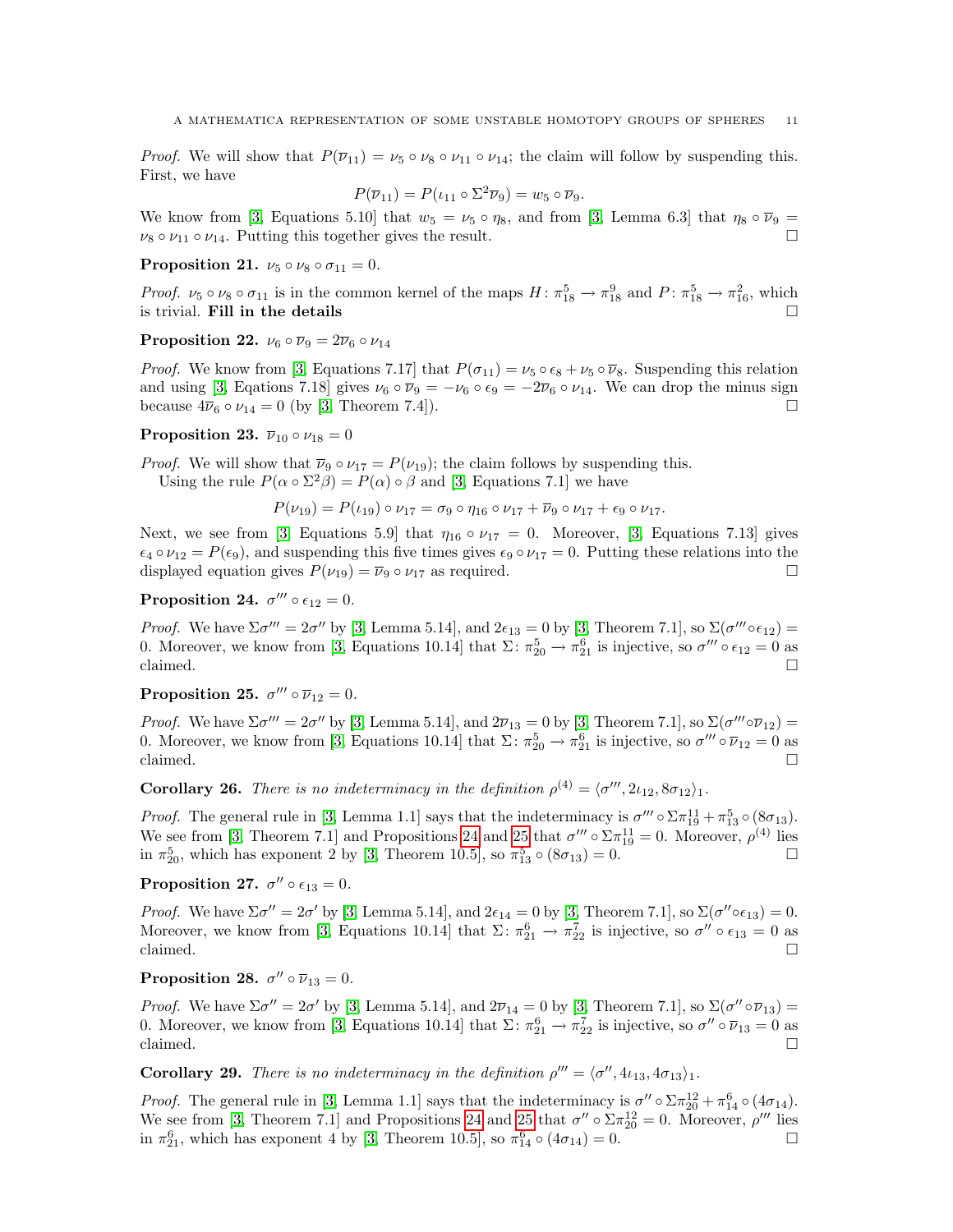**Proposition 30.** There is a unique element  $\rho'' \in \langle \sigma', 8i_{14}, 2\sigma_{14} \rangle_1$  that satisfies  $H(\rho'') = \mu_{13}$ . *Proof.* Put  $B = \langle \sigma', 8i_{14}, 2\sigma_{14} \rangle_1$  and let  $\xi$  be any element of B. We know from [\[3,](#page-12-3) Equations 10.12] that

$$
H(\xi) = \mu_{13} + x\nu_{13} \circ \nu_{16} \circ \nu_{19} + y\eta_{13} \circ \epsilon_{14}
$$

for some integers x and y. Next, we know from [\[3,](#page-12-3) Lemma 5.14] that  $H(\sigma') = \eta_{13}$ , so  $H(\sigma' \circ \epsilon_{14}) =$  $\eta_{13} \circ \epsilon_{14}$  and  $H(\sigma' \circ \overline{\nu}_{14}) = \eta_{13} \circ \overline{\nu}_{14}$ , which is the same as  $\nu_{13} \circ \nu_{16} \circ \nu_{19}$  by [\[3,](#page-12-3) Lemma 6.3]. It follows that the element  $\rho'' = \xi - x\sigma' \circ \overline{\nu}_{14} - y\sigma' \circ \epsilon_{14}$  has  $H(\rho'') = \mu_{13}$ . The indeterminacy of B is  $\sigma' \circ \Sigma \pi_{21}^{13} + \pi_{15}^7 \circ (2\sigma_{15})$ . We see from [\[3,](#page-12-3) Theorem 7.1] that  $\pi_{15}^7$  has exponent 2 and  $\Sigma \pi_{21}^{13} = \mathbb{Z}_2 \epsilon_{14} \oplus \mathbb{Z}_2 \overline{\nu}_{14}$ ; it follows that the indeterminacy in B is generated by  $\sigma' \circ \overline{\nu}_{14}$  and  $\sigma' \circ \epsilon_{14}$ . This shows that  $\rho'' \in B$ , and that  $\rho''$  is the unique element in B with  $H(\rho'') = \mu_{13}$ .

**Proposition 31.**  $H(\bar{\epsilon}') = \bar{\epsilon}_5 \pmod{p^{(4)}}$ .

*Proof.* Using [\[3,](#page-12-3) Theorem 12.7 and Lemma 12.3] we see that the map  $\Sigma \colon \pi_{19}^2 \to \pi_{20}^3$  is as follows:

$$
\mathbb{Z}_2(\eta_2\mu_3\sigma_{12}) \oplus \mathbb{Z}_2(\eta_2\eta_3\overline{\epsilon}_4) \to \mathbb{Z}_2(\eta_3\mu_4\sigma_{13}) \oplus \mathbb{Z}_4(\overline{\epsilon}') \oplus \mathbb{Z}_2(\overline{\mu}_3)
$$
  

$$
\eta_2\mu_3\sigma_{12} \mapsto \eta_3\mu_4\sigma_{13}
$$
  

$$
\eta_2\eta_3\overline{\epsilon}_4 \mapsto 2\overline{\epsilon}'.
$$

As the EHP sequence is exact, we see that H induces a monomorphism from  $\mathbb{Z}_2(\bar{\epsilon}') \oplus \mathbb{Z}_2(\bar{\mu}_3)$  to the group  $\pi_{20}^5 = \mathbb{Z}_2(\bar{\epsilon}_5) \oplus \mathbb{Z}_2(\rho^{(4)})$ . We also learn from [\[3,](#page-12-3) Lemma 12.2] that  $H(\bar{\mu}_3) = \rho^{(4)}$ . The proposition follows.

<span id="page-11-0"></span>**Proposition 32.** There is a unique element  $\zeta' \in \pi_{22}^6$  such that  $H(\zeta') = \zeta_{11}$  and  $\Sigma \zeta' = \sigma' \circ \eta_{14}$ .

*Proof.* We know from [\[3,](#page-12-3) Lemma 12.1] that there is an element in  $\pi_{22}^6$ , which we temporarily call  $\xi$ , such that  $H(\xi) = \zeta_{11} \pmod{2\zeta_{11}}$  and  $\Sigma \xi = \sigma' \circ \eta_{14} \circ \epsilon_{15} \pmod{2\pi_{23}^7}$ . We see from [\[3,](#page-12-3) Theorem 12.6] that  $2\pi_{23}^7 = 0$  and thus that  $\Sigma(n\xi) = \sigma' \circ \eta_{14} \circ \epsilon_{15}$  for any odd n. As  $H(\xi) = \zeta_{11}$ (mod 2 $\zeta_{11}$ ), we can choose *n* so that  $H(n\xi) = \zeta_{11}$ , and we then put  $\zeta' = n\xi$ . Uniqueness is left to the reader.  $\Box$ 

Proposition 33.  $H(\kappa_7) = \epsilon_{13}$ .

*Proof.* We first note from [\[3,](#page-12-3) Theorem 7.1] that  $\pi_{21}^{13} = \mathbb{Z}_2 \epsilon_{13} \oplus \mathbb{Z}_2 \overline{\nu}_{13}$ , and the P homomorphism kills both generators by [\[3,](#page-12-3) Equations 7.27], so  $H: \pi_{21}^7 \to \pi_{21}^{13}$  must be surjective. We have  $\pi_{21}^7 = \mathbb{Z}_8 \sigma' \circ \sigma_{14} \oplus \mathbb{Z}_4 \kappa_7$  by [\[3,](#page-12-3) Theorem 10.3], and  $H(\sigma' \circ \sigma_{14}) = H(\sigma') \circ \sigma_{14} = \epsilon_{13} + \overline{\nu}_{13}$ by [\[3,](#page-12-3) Lemmas 5.14 and 6.4]. It follows that  $H(\kappa_7)$  must be  $\epsilon_{13}$  or  $\overline{\nu}_{13}$ . I think that  $\Lambda$ -algebra representatives are as follows:

$$
\overline{\nu}_{13} \sim \lambda_{53}
$$
\n
$$
\epsilon_{13} \sim \lambda_{233}
$$
\n
$$
\kappa_7 \sim \lambda_{6233} + \lambda_{4721} + \lambda_{3623} + \lambda_{3443}
$$
\n
$$
H(\kappa_7) \sim \lambda_{233}.
$$

In particular,  $H(\kappa_7)$  has Adams filtration 3 so it cannot equal  $\bar{\nu}_{13}$ , and must therefore equal  $\epsilon_{13}$ instead.

Proposition 34.  $(\Sigma \sigma') \circ \nu_{15} \circ \nu_{18} = \nu_8 \circ \sigma_{11} \circ \nu_{18}$ .

Proof. The claimed equation takes place in the group

$$
\pi_{21}^8 = \mathbb{Z}_2(\nu_8 \circ \sigma_{11} \circ \nu_{18}) \oplus \mathbb{Z}_2(\sigma_8 \circ \nu_{15} \circ \nu_{18}).
$$

This has exponent two so we need not worry about signs.

We will show that both sides are equal to  $P(\nu_{17} \circ \nu_{20})$ . For the right hand side, this is proved by Toda, just above Equations 7.28. For the left hand side, we have  $P(\nu_{17} \circ \nu_{20}) = w_8 \circ \nu_{15} \circ \nu_{18}$ , and  $w_8 = \pm (2\sigma_8 - \Sigma \sigma')$  by [\[3,](#page-12-3) Equations 5.16]. As  $\nu_{15} \circ \nu_{18}$  is a suspension we can distribute, and as  $\pi_{21}^8$  has exponent 2 we are just left with  $(\Sigma \sigma') \circ \nu_{15} \circ \nu_{18}$  as claimed.

Proposition 35.  $\sigma' \circ \nu_{14} = \nu_7 \circ \sigma_{10} \pmod{2\nu_7 \circ \sigma_{10}}$